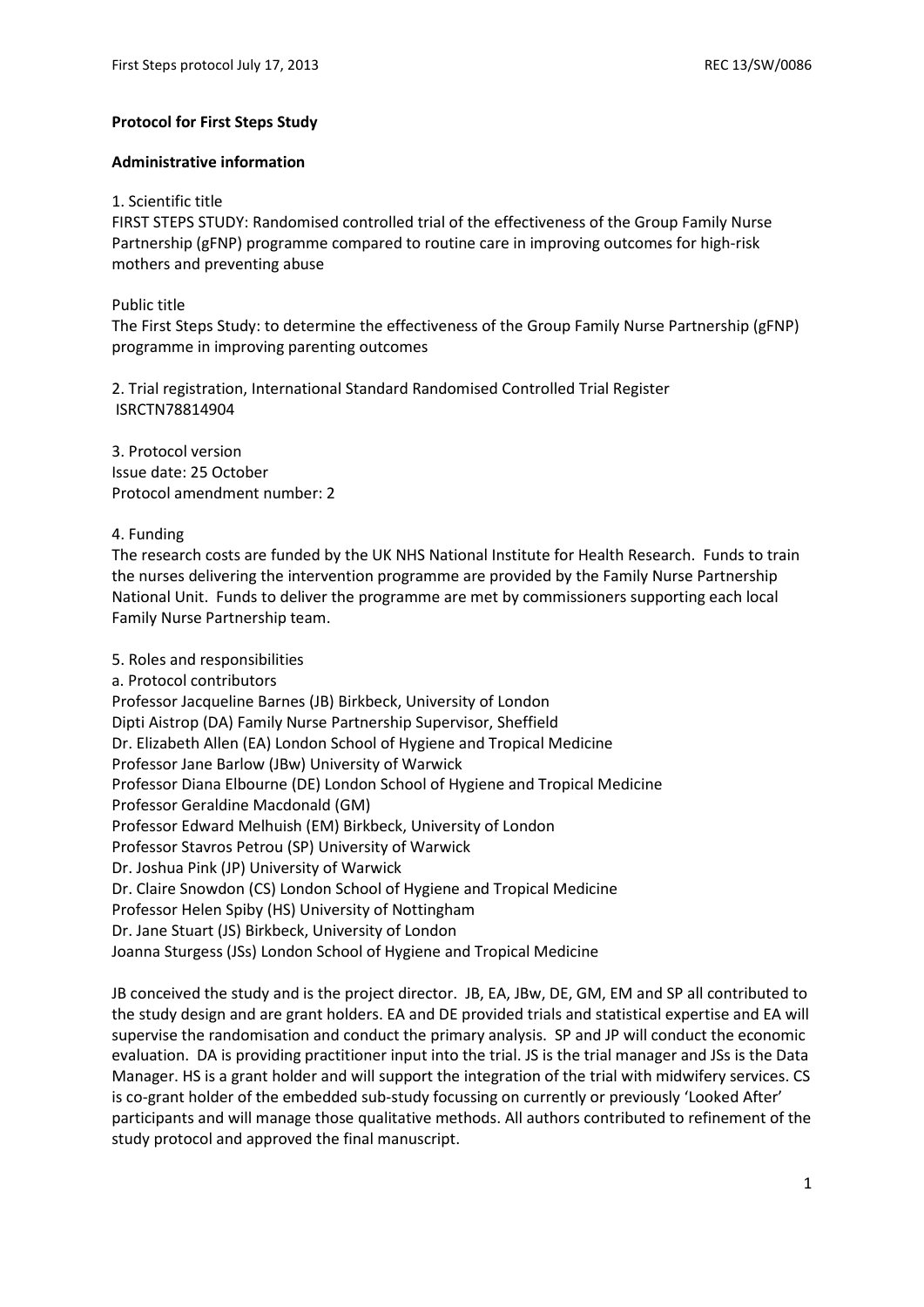b. Roles and responsibilities - Trial sponsor Birkbeck College, University of London Contact: Professor Jacqueline Barnes, jacqueline.barnes@bbk.ac.uk

c. Role and responsibilities - Study sponsor and funders

The funding source had no role in the design of this study and will not have any role during its execution, analyses, interpretation of the data or decision to submit results. The funder will actively monitor the progress of the trial and will be informed with at least 28 days notice of any publication or presentation.

d. Roles and responsibilities - Committees *Principal Investigator and Trial Manager* Day to day management of the study Preparation or protocol and revisions Overseeing the trial, delegation of roles and responsibilities Preparation of study materials and administration GCP and regulatory compliance Compliance to protocol Budget Communication to ethics and R&D Management/policing of informed consent and blinding procedures Trial monitoring Quality control Safety reporting (serious adverse events). Data protection, participant confidentiality. Organisation of steering committee meetings Managing smooth running of the recruitment and data collection Publication of study reports

#### *Trial Management Group*

Members – see page 1 for members Agreement of final protocol Reviewing progress of study and if necessary agreeing changes to the protocol to facilitate smooth running of the study

*Trial Steering Committee* Independent chair: Meg Wiggins, Social Science Research Unit, Childhood, Families and Health, Institute of Education, University of London Independent members: Chris Cuthbert, Head of strategy and development for under-ones, NSPCC Professor Angela Harden, Institute for Health and Human Development, University of East London Gerry Richardson, Humber Centre for Health Economics University of York Professor Helen Roberts, General Adolescent and Paediatrics Unit, UCL Institute of Child Health Investigators: Professor Jacqueline Barnes Dr. Jane Stuart Any TMG member, ex officio Observer: Mary Griffiths, FNP National Unit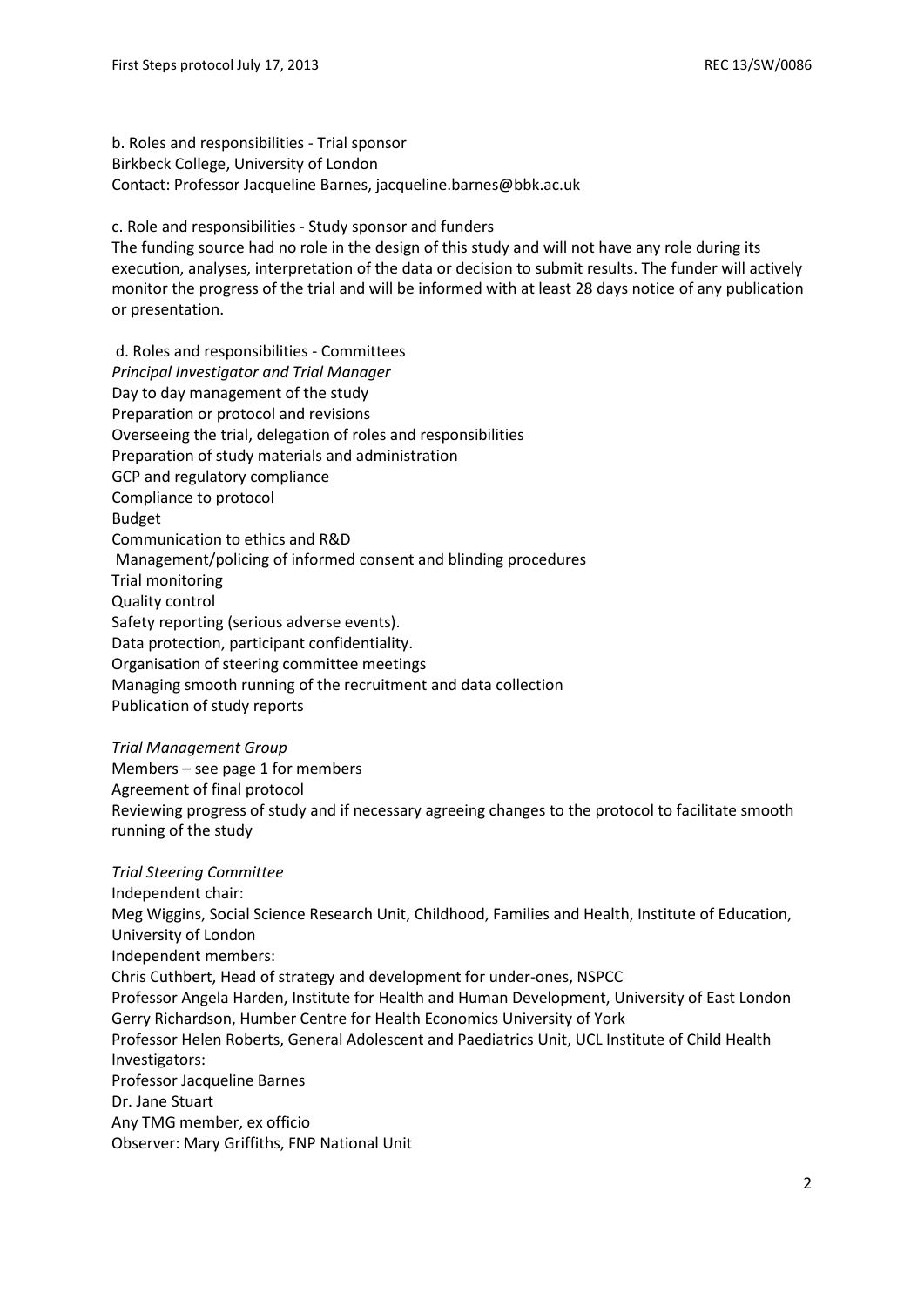Overall supervision for the study on behalf of the study sponsor and funder and to ensure that the study is conducted to the rigorous standards set out in the Research Governance Framework. In particular the TSC will concentrate on progress of the study, adherence to the protocol, participant safety and the consideration of new information of relevance to the research question. The TSC should provide advice, through its chair, to the Principal Investigator, the study sponsor, and the study funder.

*Data Monitoring Committee* Independent chair: Rona McCandlish (CQC) Independent members: Pollyanna Hardy (CTU, NPEU, University of Oxford) Mike Robling (SEWTU), School of Medicine, Cardiff University Investigators: Dr. Elizabeth Allen

The only body that has access to the study data, their role is to monitor the data and make recommendations to the TSC on whether there are any ethical or safety reasons why the study should not continue, with the safety, rights and well-being of the study paramount. The DMC considers the need for any interim analysis and may be asked by the TSC, study sponsor of study funder to consider data emerging.

# **Introduction**

6. Background and Rationale

a. Research question and relevant studies

This study will examine if provision of the Group Family Nurse Partnership (gFNP) programme, compared to routine antenatal and postnatal services, can reduce risk factors for maltreatment in expectant mothers aged <20 with one or more previous live births or expectant mothers aged 20-24 with low/no educational qualifications and no previous live births.

Recent estimates show that suboptimal parenting of infants is a major public health issue. Infants (children aged up to one year) account for 13% of children who were subject to a child protection plan in the England at 31 March 2012 [1]. The most common initial category of abuse for infants was neglect (49%) followed by emotional abuse (22%) and physical abuse (16%). Infants also face four times the average risk of homicide, perpetrators being parents in most cases [2]. Non-accidental head injuries are high resulting in up to 30% mortality and significant neurological impairment for survivors [3]. Furthermore, abuse of very young children may be up to 25% higher than indicated by official estimates [4]. In addition to preventing child injury and abuse, sensitive caregiving during the first few years is important for promoting optimal child outcomes because brain development is rapid then and vulnerable to negative influences [5]. Trauma and adverse early parent-child interactions elevate cortisol, a strong indicator of greater stress that can subsequently lead to attachment difficulties, hyperactivity, anxiety and impulsive behaviour [6,7].

There is little hard evidence available about 'what works' to support vulnerable parents during pregnancy and infancy but a US developed nurse home visiting programme, Nurse Family Partnership (NFP) has been identified as a programme that has be shown to reduce the later risk of child abuse. It is commonly named when examples of programmes with high quality evidence for success are sought. For instance, the US coalition for evidence-based policy, responding to a Congressional directive that funds be directed to programmes with top tier evidence of effectiveness identified only two programmes for children aged 0 to 6 and their families that could be thus categorized, one of which was the NFP [8]. The Blueprints mission of the '*Center for the Study and*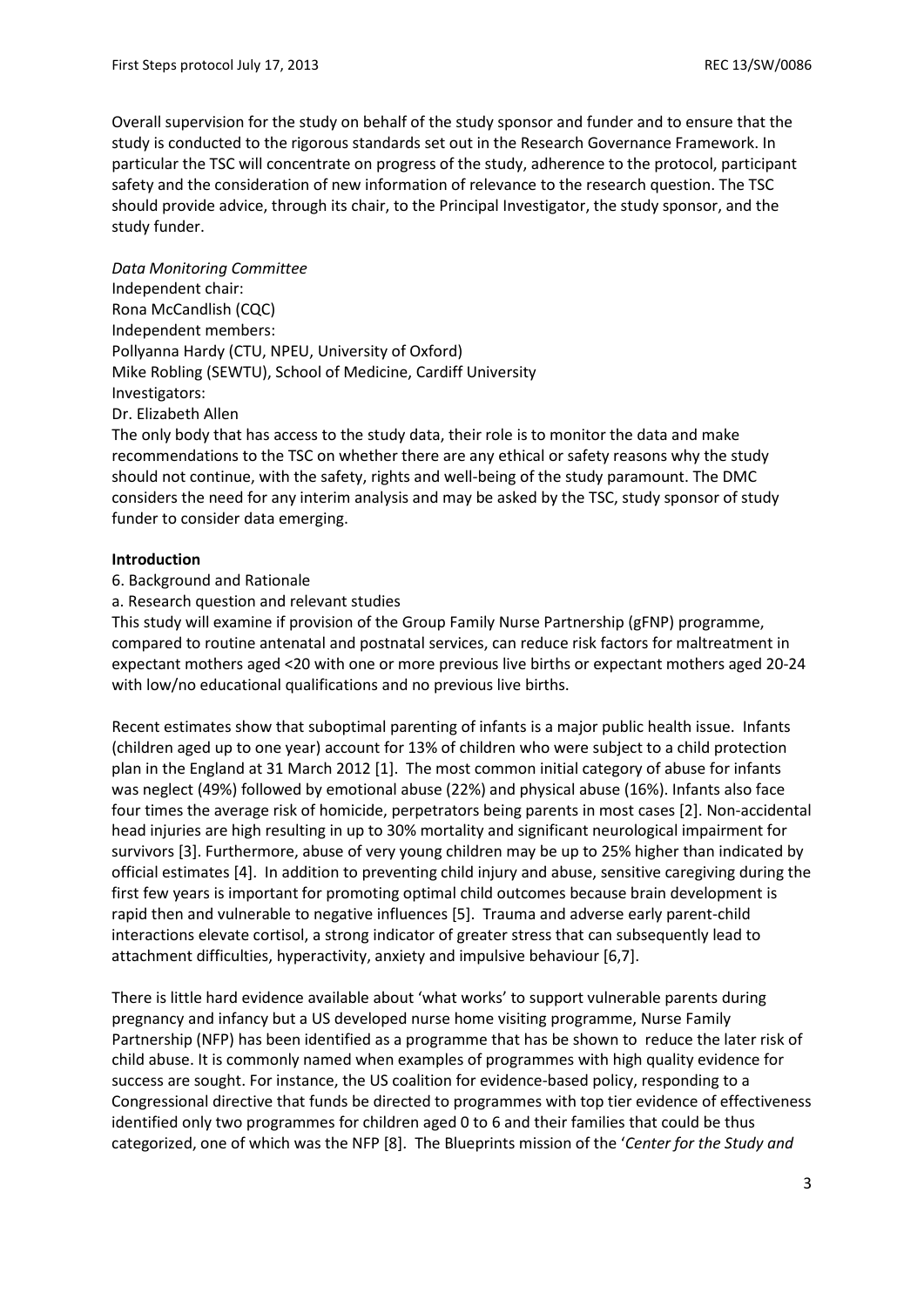*Prevention of Violence'* was charged with identifying outstanding violence and drug prevention programmes that meet a high scientific standard of effectiveness and, out of 800 with published research found 12, one of which was NFP [9]. A similar conclusion was reached by academics seeking evidence-based home-visiting programmes likely to reduce child abuse and neglect [10].

NFP is offered now in England, known here as the Family Nurse Partnership (FNP) and is currently available in 50 locations with further expansion planned [11]. However, according to the US licence only low socio-economic status (SES) first-time mothers are eligible, identified in the UK as first-time mothers under 20 [12]. Group FNP (gFNP) is a newly developed programme, with the same theoretical basis and using the FNP curriculum but the provision is in a group, and the programme extends from early pregnancy only to the end of the first year of life. It is provided by trained nurses already skilled in providing FNP [13]. Following the success of group-based antenatal care such as the US Centering Pregnancy Model [14], reported to be preferred to traditional care [15,16,17] and leading to improved prenatal outcomes such as preterm births among high-risk women [18,19] the programme combines the provision of the FNP curriculum with midwifery care in pregnancy and infant health checks in infancy. Just like individual FNP, gFNP focuses on promoting secure motherinfant attachment, healthy lifestyles and increasing maternal confidence to make good decisions about relationships and life plans (e.g. whether to have another child, to take up education/employment, or to use other services)[13]. The use of the group context also helps mothers to develop social networks with other local mothers [20], and to benefit from peer-group learning. Meetings take place in Children's Centres helping families to become familiar with the other services and maintaining regular contact with other professionals when additional support is called for [21].

The NFP curriculum has strong theoretical underpinnings, both in terms of risk and protective factors, and mechanisms through which change may be produced [22] drawing from Ecological [23], Self-efficacy [24] and Attachment [25] theories. Ecological theory emphasises the importance of interactions between the characteristics of individuals and their contexts; self-efficacy theory concentrates on an individual's beliefs that they can successfully carry out behaviour required for good outcomes; and attachment theory highlights the importance of the mother-infant relationships. The cornerstone of the NFP model is the therapeutic nurse-client relationship. Beneficial outcomes found in US trials are: improved prenatal health, fewer childhood injuries, fewer subsequent pregnancies, increased interval between births, increased maternal employment and improved school readiness [26,27,28,29,30] and it has been shown to have the potential to be cost effective [31]. NFP is particularly beneficial for young and /or single women of low SES [32].

The NFP has been successfully implemented in the UK with evidence that the expected dosage and attrition can be attained [33,34,35]. While now offered in more than 50 sites in England with further expansion planned [11] there are mothers-to-be who might benefit from the FNP programme but who cannot receive the intervention, due to the eligibility criteria (no previous live births, low SES, under 20 ) [12]. Group FNP was developed in 2009, jointly by the Department of Health FNP National Unit and the US NFP National Office led by Professor David Olds as a way to use the expertise of the FNP nurses and the learning from the FNP to reach mothers who were as vulnerable but who were not eligible for FNP either through age (over 19) or parity (not first-time mother). In conjunction with a parallel process in the USA, the group FNP programme (gFNP) has been refined and piloted [13,20,21]. Implementation evaluation in England found that both the mode of delivery and materials were acceptable to clients and nurses [20,21]. Clients have, in addition to developing relationships with the FNs, developed close relationships with other group members and have used other services in the Children's Centres. The delivered content of gFNP has been close to NFP US National Office recommendations [36]. Thus the expectation is that gFNP is likely to be associated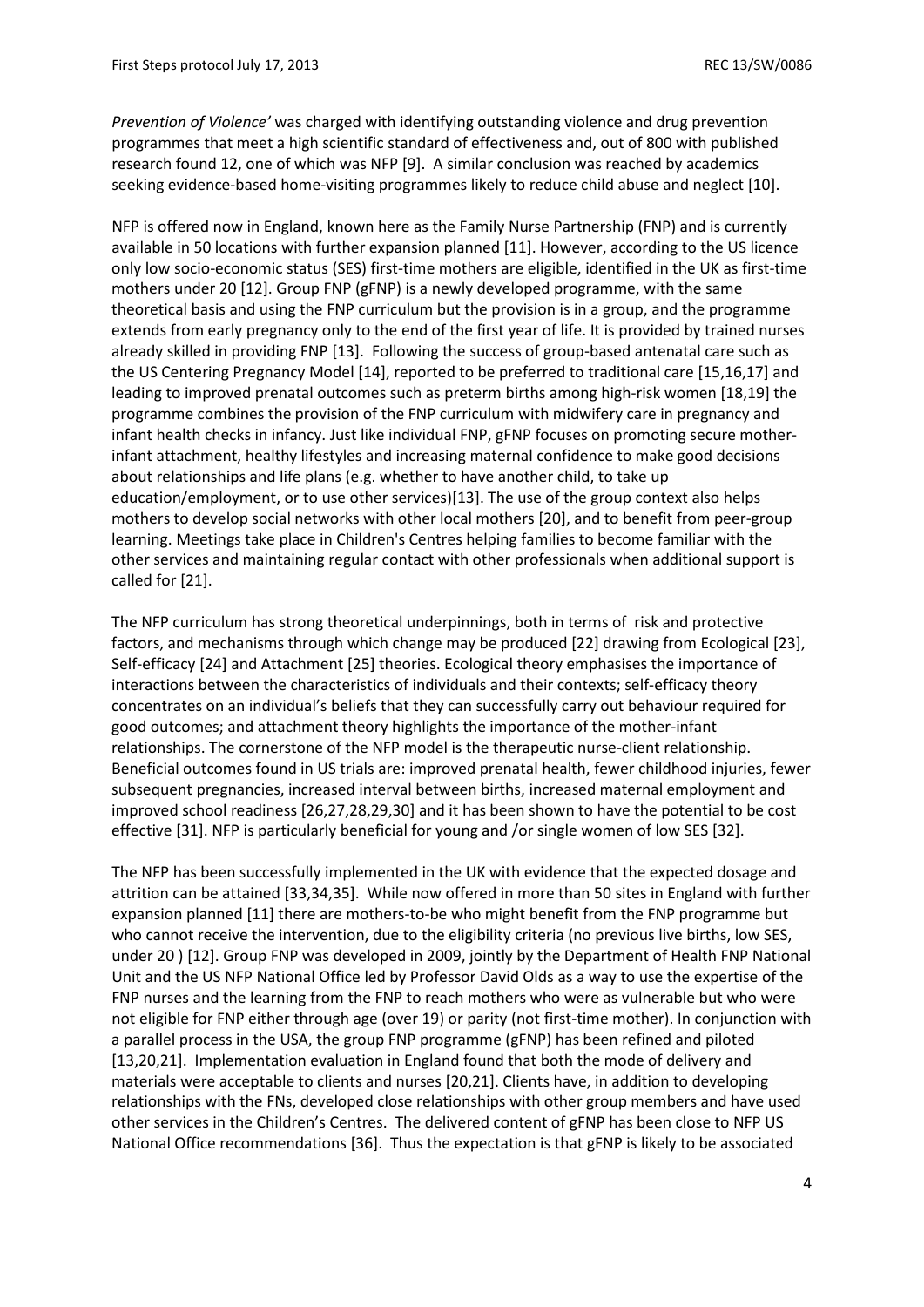with the same kinds of benefits as the individually delivered programme, which this trial is designed to demonstrate. However, in order to provide optimal information for service providers and commissioners, and to provide the most effective support for potentially vulnerable families, it is important that programmes be subject to rigorous randomised trials to provide evidence about efficacy and cost-effectiveness.

# Risks and benefits for participants and society

There are no obvious risks to society of the study. While some expectant mothers will not receive the programme under investigation it is important to investigate whether it makes an identifiable impact. Up to this point the evaluation has been based on clients' perceptions of the impact but without a control group. It would be a greater risk to society to widely offer a programme without establishing that it has specific benefits. All research protocols will be developed with a view to promoting and protecting participant welfare including their dignity, rights, safety and well-being. A Clinical Advisory Group will be developed to ensure that the welfare of participants is paramount. The clinical advisory group will comprise individuals with appropriate specialist skills in terms of adult mental health and child protection. The advice of this group will be sought as regards all issues relating to the well-being of the study participants.

There will be benefits for the families involved whether they receive the programme or not. They will experience three research visits, with a small monetary recompense, plus one additional telephone contact, and will be able to talk about their early parenting. Any family thought to be in need of referral to specialist services will be urged by the research team to do this, through their GP or where relevant their Family Nurse and will be supported by the researchers.

# b. Choice of comparator

The Healthy Child Programme Core Offer [37]is a substantial and universal service for expectant mothers and for their infants, for which there is a strong evidence base [38], supported by systematic review evidence and NICE guidance. It offers screening tests, immunisations, developmental reviews, information and guidance to support parenting. The latest version has a strong emphasis on pregnancy and the first year of life. Midwives and Health Visitors may provide or refer to a range of other community-based services designed to support young mothers but there is no consistently available comparator across England. A full record of all service use will be documented during the trial.

# 7. Research Objectives

# Primary objective

To determine whether gFNP, compared to routine antenatal and postnatal services, can reduce risk factors for maltreatment in a vulnerable group, namely expectant mothers under 20 and a previous live birth or expectant mothers aged 20 to 24 with no previous live births and with low/no educational qualifications.

# Secondary objectives

To determine whether provision of gFNP will enhance maternal physical and mental health in pregnancy and the experience of pregnancy and delivery for mothers and fathers and will enhance infant birth status and health status in infancy, breast feeding in the first two months, and immunisation take up during the first year.

To determine the feasibility and acceptability of gFNP and its cost-effectiveness as part of routine ante-natal and postnatal services.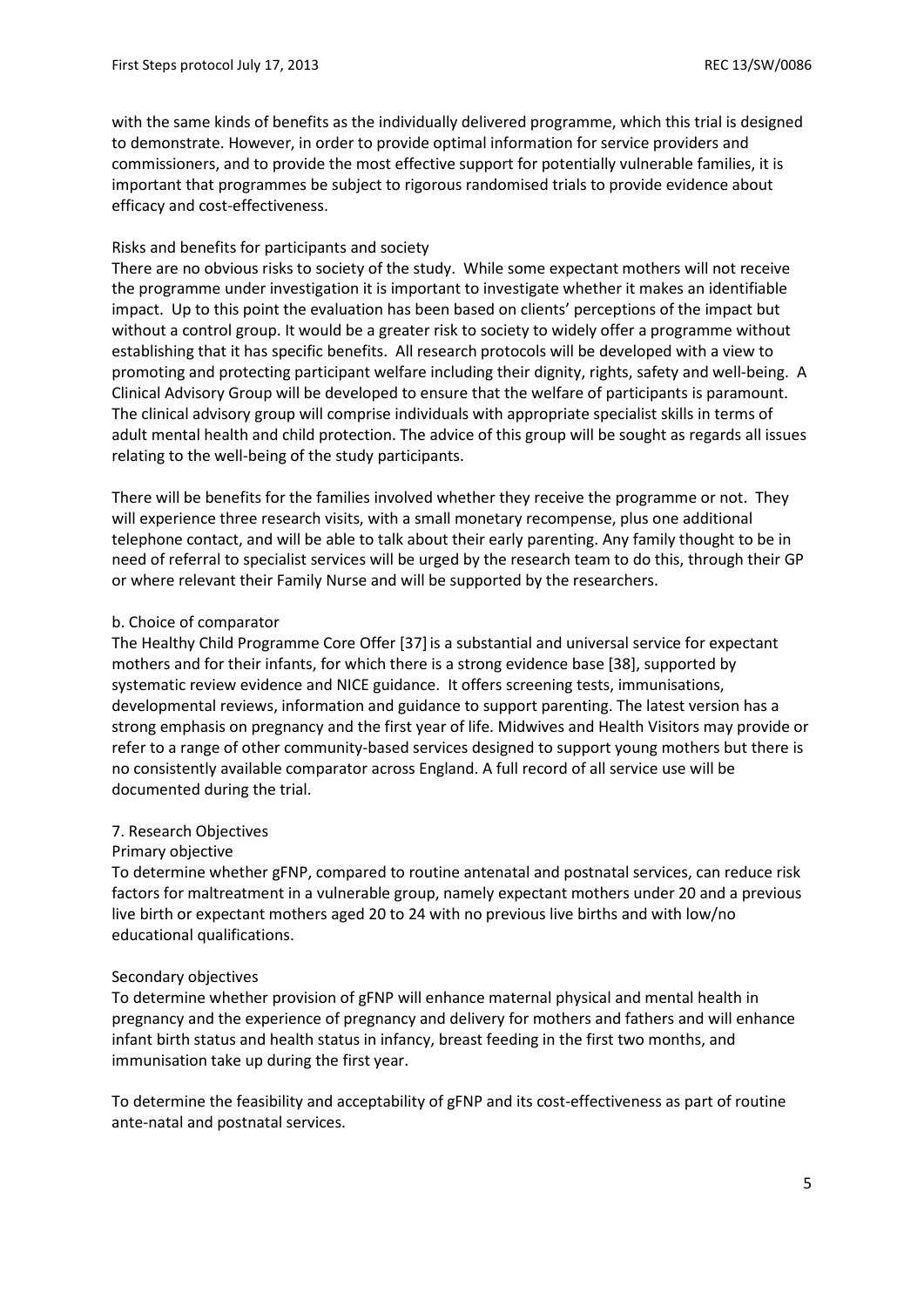# 8. Trial design

A multi-site randomised controlled trial in which eligible families are randomly allocated (stratified by site and maternal age group) to one of two arms i) gFNP delivered with 44 sessions over 76 weeks (N=100); ii) standard care (N=100). Mixed methods (quantitative and qualitative data) will be used to explore the experience of taking part in the trial.

# **Methods**

# 9. Study setting

The gFNP programme is delivered in community settings such as Sure Start Children's Centres, located so that the amount of travelling necessary by group participants is kept to a minimum. Proximity to the location should enhance the rate of attendance and also foster the formulation of social networks. However, so that women from a potentially wider range of home addresses can be recruited to ensure the sample size, funds are available to reimburse intervention participants for travel by public transport to the intervention sessions. Child care is available for any older toddlers.

# 10. Eligibility criteria

Patients eligible for the trial must be expectant mothers prior to 23 weeks gestation with expected delivery dates (EDD) ideally within 6 to 8 weeks of each other, with the range of EDDs specified for each site in relation to the expected date of the first meeting so that the majority will have a gestation at identification of 13 to 20 weeks when the programme commences. Specific criteria beyond similar EDDs and gestation have been developed based on a formative evaluation [20, 21, 36] and on the requirement of the FNP National Unit that gFNP should only be offered to women not eligible for FNP, but who are likely to benefit from the content of programme, based on research in the USA [22,26]. Thus participants must be either <20 at LMP and having given birth to at least one child; or aged 20 to 24 at LMP with no previous live births and who do not have both Maths and English GCSE at C or higher or who have both English and Maths GCSE at Grade C or higher and no more than 2 other GCSEs at C or higher. To be entered into the trial, they must have given consent (see below).

Exclusions are: expectant mothers who have previously received home-based FNP, those with psychotic mental illness, those who are not able to communicate in English, and expectant mothers already enrolled in the study but who experienced fetal death and who are pregnant again during the recruitment period.

#### 11. Planned intervention

The intervention is delivered by two members of the local FNP team of nurses, one also a qualified midwife, who have additional training for group work and are given additional supervision. The gFNP programme runs from the 16th week of pregnancy to when the babies are 12 months old, meeting weekly or fortnightly depending on the stage of the programme (14 pregnancy sessions and 30 infancy sessions), designed to end when infants reach their first birthdays. The group consists of between 8 and 12 women and partners are encouraged to attend. Each session last for 2 hours during which time specific curriculum content is covered and relevant routine medical checks according to NICE guidelines (mother in pregnancy, infant in infancy). Mothers are encouraged to take an active role in checking their own health and that of their infants.

The curriculum content domains mirror those of individual FNP, namely: personal health, maternal role, family and friends, life course, and environmental health. The relative time spent on each varies between pregnancy and infancy. The programme also focuses on links with other services. The mode of delivery is non-judgemental and positive, building on mothers' aspirations, using communication strategies based on motivational interviewing so that mothers can gain confidence in their capacity to parent and to plan their lives. The aims of the gFNP programme are to improve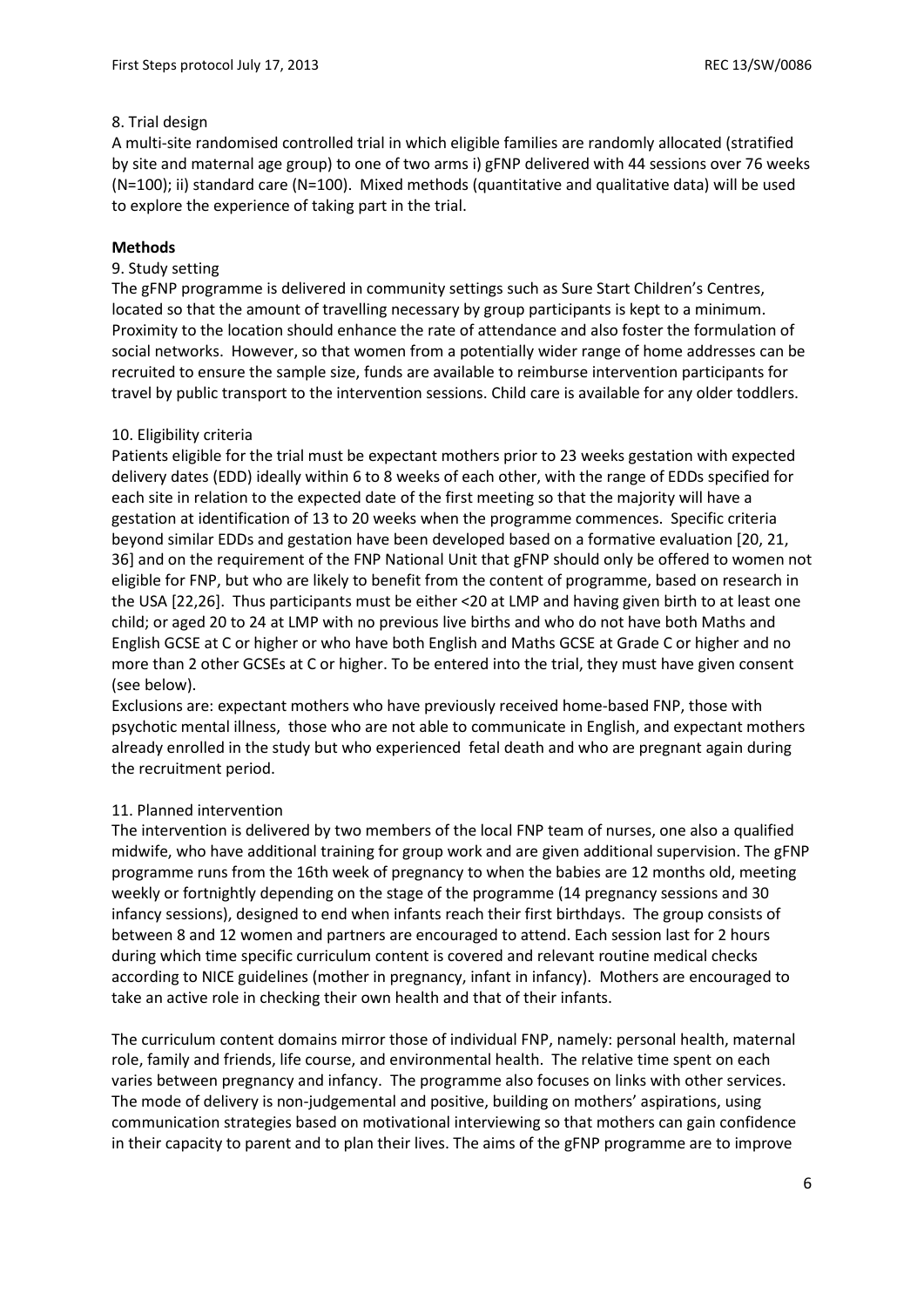birth outcomes, develop a warm and authoritative parenting style underpinned by good attachment and knowledge of babies' development and needs, effective local support networks through contact with other parents; increase take-up of local services and greater parental self-efficacy to make positive life choices and plan for the future. Any out-of-hours antenatal care is managed by the community midwifery team and intrapartum care is managed by the hospital/birth centre midwifery team.

Community-based services including those provided at Sure Start Children's Centres will be available to families in both arms antenatally and postnatally.

# 12. Outcomes (see Table 1 for summary of timings)

# Primary outcomes (12 months postpartum)

i) The Adult-Adolescent Parenting Inventory-revised [39] is a 40 item self-report measure known to discriminate between abusive and non-abusive parents and includes the subscales 'inappropriate expectations of children, parental empathy to children's needs, use of corporal punishment, parentchild family roles and children's power and independence.

ii) The observational CARE-Index [40,41], based on a video recording of 3 minutes mother-child play, which measures three aspects of maternal behaviour (sensitivity; covert and overt hostility; unresponsiveness) and four aspects of infant behaviour (cooperativeness; compulsive compliance; difficultness; and passivity). These are highly correlated with attachment (Strange situation) and differentiate abusing from neglecting, abusing and neglecting, marginally maltreating, and adequate dyads. Scores range from 0 to 14, higher scores indicating better sensitivity and/or co-operation.

#### Secondary outcomes

i) Maternal depression (baseline, 2, 6 and 12 months postpartum) using the Edinburgh Postnatal Depression Scale [42], a well-validated 12 item measure of postnatal depression with high reliability (0.88) and internal consistency (0.87), 86% sensitivity and 78% specificity.

ii) Parental stress (2 and 12 months postpartum) using the Abidin Parenting Stress Index, Short Form [43], a well-validated measure of perceived stress in the parenting role with sound test–retest reliability ( $r = .84$ ) and internal consistency ( $a = .91$ ). High scores on the PSI have been associated with abusive parenting [44,45] with recent studies finding that parenting stress is higher in women with five or more risk factors for child abuse [46].

iii) Incidence of child abuse (maternal report) for: number of case conferences; children with Child Protection Plan in place; children removed from the home.

iv) Attendance at hospital A&E departments for non-accidental injuries or ingestions of toxic substances using HES data and data from GP records extracted at 12 months postpartum. v) Maternal health-related quality of life using the EuroQol EQ-5D-3L [47] measure at baseline, 2, 6

# and 12 months postpartum.

vi) Social support (baseline and 12 months) using the MOS Social Support Survey [48].

vii) Parenting sense of competence assessed with the PSOC [49] at 2 and 12 months.

vii) Use of local resources using questionnaires designed specifically for this study.

xi) Qualitative interviews conducted after completion of the programme with a sub-sample of intervention arm participants will explore acceptability of the programme and perceived benefits. x) Qualitative interviews conducted after completion of the programme with a sub-sample of control and intervention arm participants and partners who have experience of being 'looked after' by their local authority will explore their perceptions of the programme, or any impacts, and other support needs.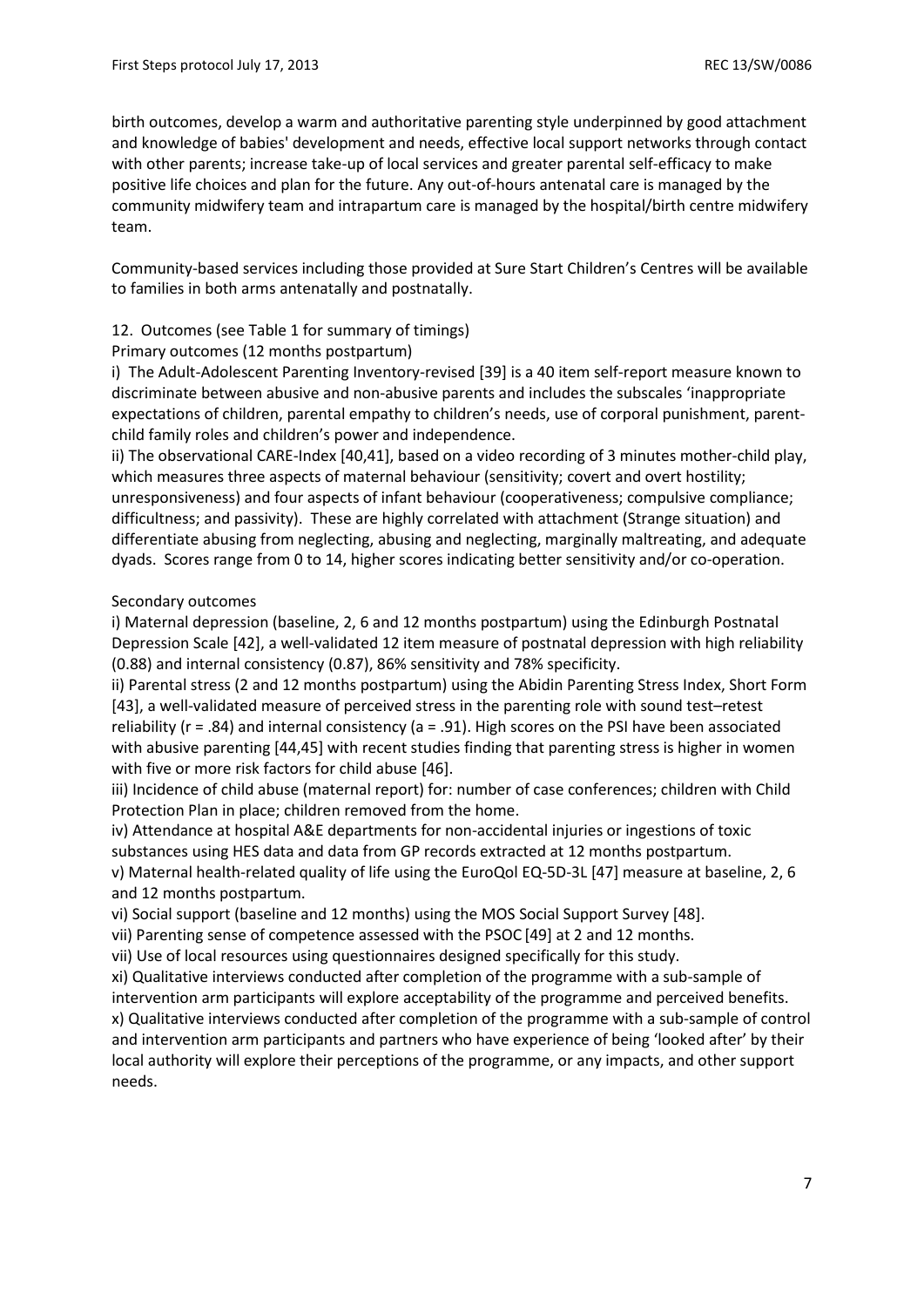# 13. Participant timeline

Figure 1 provides details of the timeline for each participant, which will extend from the time that they book in with their midwife to report their pregnancy (on average at 8 to 12 weeks gestation) through to the end of the study, when their infants are at least 12 months old. The specific time will vary depending on their gestation at booking but will range from 82 to 86 weeks. The intervention arm will experience the gFNP programme for 76 weeks on average (from 16 weeks gestation to infant 12 months).

# 14. Sample size

The sample size was calculated on the basis of Scores on the Adult Adolescent Parenting Inventory (AAPI-2)[39]. The standard deviation (SD) of the AAPI-2 is 10, with differences of 6.7 identified in the normative sample between abusive and non-abusive adult females [39]. For this individually randomised trial, we propose to recruit sufficient mothers and babies (families) to allow the trial to detect a difference between groups of 0.5 standard deviations, with 90% power at a significance level of 0.05 (2-tailed); this is considered to represent a moderate size of effect [50]. Very conservatively assuming a correlation of 0.4 between pre and post intervention scores we would need at least 71 families in each arm of the trial to detect this difference. Conservatively, allowing for an expected 30% drop out rate (based on the first two applications of the programme in England) we would therefore need to recruit a minimum of 84 families per arm of the trial. We therefore propose to recruit 100 families per arm. In the intervention arm this will consist of 10 groups of (generally) 10 families (N=100). Based on the assumption that uptake will be in the region of 1:3 and, on the basis of recruitment at two pilot sites, there will need to be 60 eligible women to take part in the study at each participation centre for each group. Prior to becoming a site for the study each area have provided information on births to women in the target age group/parity over the previous year so that it could be demonstrated that there are likely to be sufficient for the recruitment of between 8 and 12 women to each arm of the trial over a period of 8 weeks.

The proposed sample size would similarly allow us to detect a change of approximately 0.5 standard deviations in the CARE index. The standard deviation for the CARE index is expected to be around 2.3 [51]. We would therefore expect to be able to detect a difference at follow up between arms of the trial of approximately 1.2 with 90% power and a 5% level of significance.

#### 15. Recruitment

Recruitment will be time-dependent in that a minimum number of trial participants must be recruited in each centre for each group, namely at least 16 and ideally 20 (8-10 intervention and 8- 10 control) participants over a period of 8 weeks, with expected delivery dates (EDDs) that are within 10 weeks of each other as a maximum spread, ideally a smaller range. The success of recruitment to the trial will depend on a number of factors including existing effective enrolment pathways from community midwifery and other relevant sources (e.g. GPs) for the home-based Family Nurse Partnership programme in each local centre, community midwives who are willing and able to identify eligibility based on age and parity, and ideally to ask 20 to 24 year olds about their educational qualifications, effective processes for timely communication between midwives and researchers and a willingness of local professionals to participate in a research programme. To ensure that this is likely, meetings have been held between the research PI, the lead for gFNP from the FNP National Unit and local professionals including the FNP team, midwifery managers, commissioners and R&D representatives. The main focus of discussion has been on estimating local numbers of women who are likely to meet criteria and ways to strengthen information sharing in a timely manner. Feedback has been variable about the extent to which midwifery staff will be able or open to asking a question not usually covered in the booking-in process, that of educational qualifications. Thus the researchers will establish this aspect of eligibility for 20 to 24 year olds.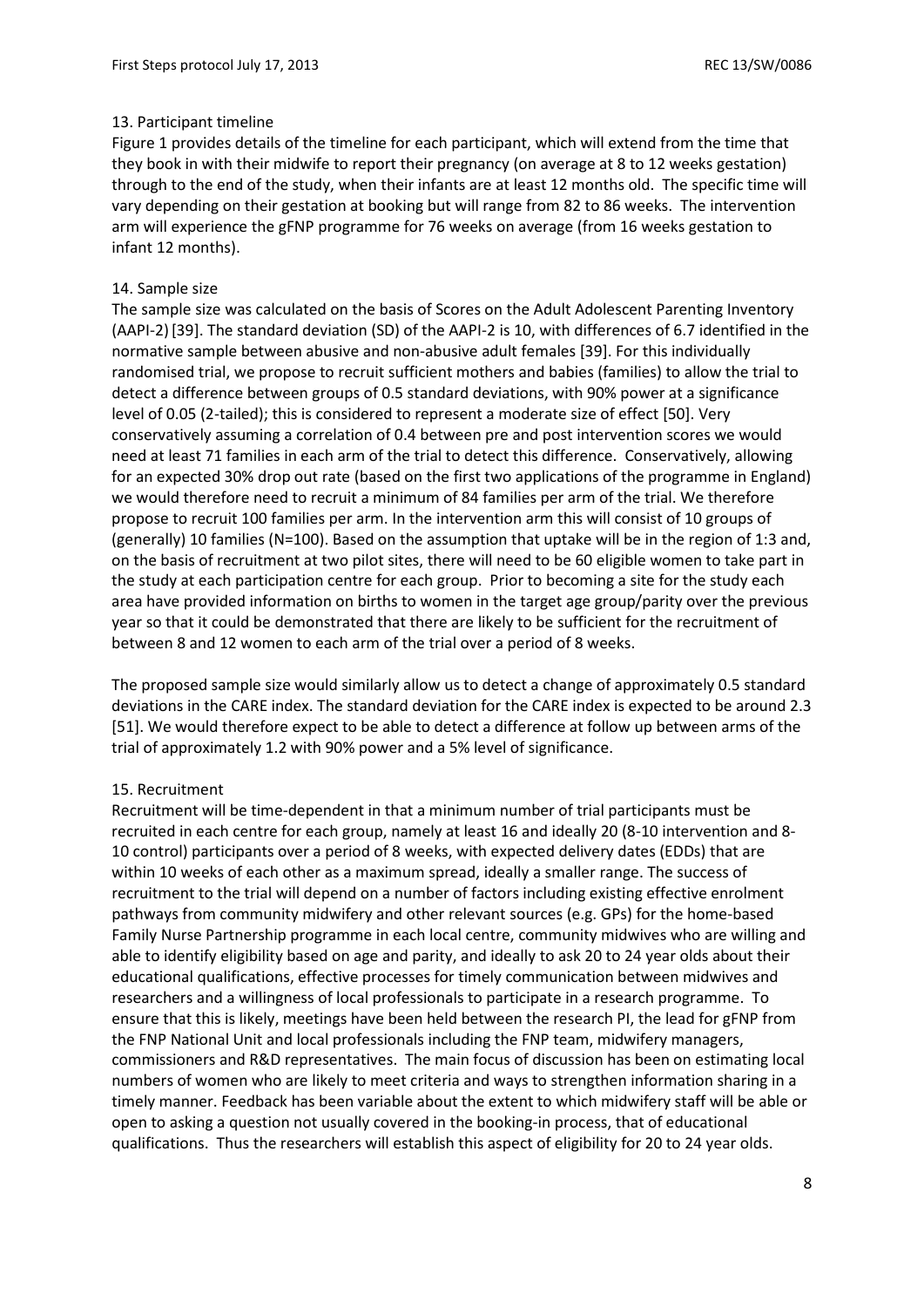The research team re-visited each centre to arrange meetings with midwifery staff, managers and other relevant staff to explain both the gFNP programme and the purpose of the trial. The researchers will be local so that they can communicate regularly with local midwifery and other potential referral sources about any issues in terms of information sharing

In the recruitment process, the main strategy was that midwives would identify women at each clinic using the initial criteria of age, parity and gestation To this end they were provided with 'aide memoire' cards specifying the age and parity criteria and the EDD range for their site. Proximity to the location should enhance the rate of attendance. However, so that women from a wider range of home addresses can be recruited, funds are available to reimburse intervention participants for travel to the group sessions.

Midwives will give standard information about research happening in the clinic, providing a brochure describing the First Steps study and ask women for agreement to give their names and contact details to the local researcher as part of a staged consent process, using an 'agreement to contact' form.

The first phase of recruitment revealed that most community midwives, for a range of different reasons, did not tell women about the study and provided contact details for very few participants. To address this in the first instance FNP midwives and CLRN or trust research nurses with access to midwifery records accessed booking records, located potentially eligible women, telephoned then and gained oral agreement for the research team to be contacted. This amendment to procedure has been supported by the Study Steering Committee and approved by the Study Sponsor's Ethics Committee and the decision conveyed to the REC.

In addition, researchers have obtained letters of access from PIC sites (where these are different to the Service delivery Trusts for which they already have letters of access) and will sit in waiting rooms for pregnancy scan clinics and pregnancy booking clinics, handing out study leaflets to generate interest in the study. Any interested mother-to-be will be asked to complete and sign an 'agreement to contact' form in the same way as the approved procedure so that they can subsequently be telephoned by the researcher to arrange a home visit.

Amendments to be submitted to the REC include placing a poster in locations where women meet with community midwives (GP practices, Children's Centres, hospitals) and involving CLRN and PCRN research nurses in the process of checking booking appointments to identify potentially eligible women. In one site the CLRN nurses will, once permission is gained, take full informed consent for the study.

One result of this new strategy is that the start of all groups has had to be delayed and will not take place until October and November 2013 (see Table 2). Second, to allow for careful plans to be made for alternative strategies for the second round of recruitment, the second groups will not start until March and April 2014, making a delay in total for the start of all groups of three months. The whole timeline has been revised accordingly. This change will necessitate fieldworkers being employed for 30 months rather than the 28 in the current budget. Other costs for the project team will also need adjusting by 2 months with the completion of the final report by March 2016 instead of January 2016, and the total time 38 rather than 36 months.

Those agreeing to be contacted will be telephoned by the local researcher. If necessary the researcher will screen 20 to 24 year olds for educational qualifications. Those not eligible are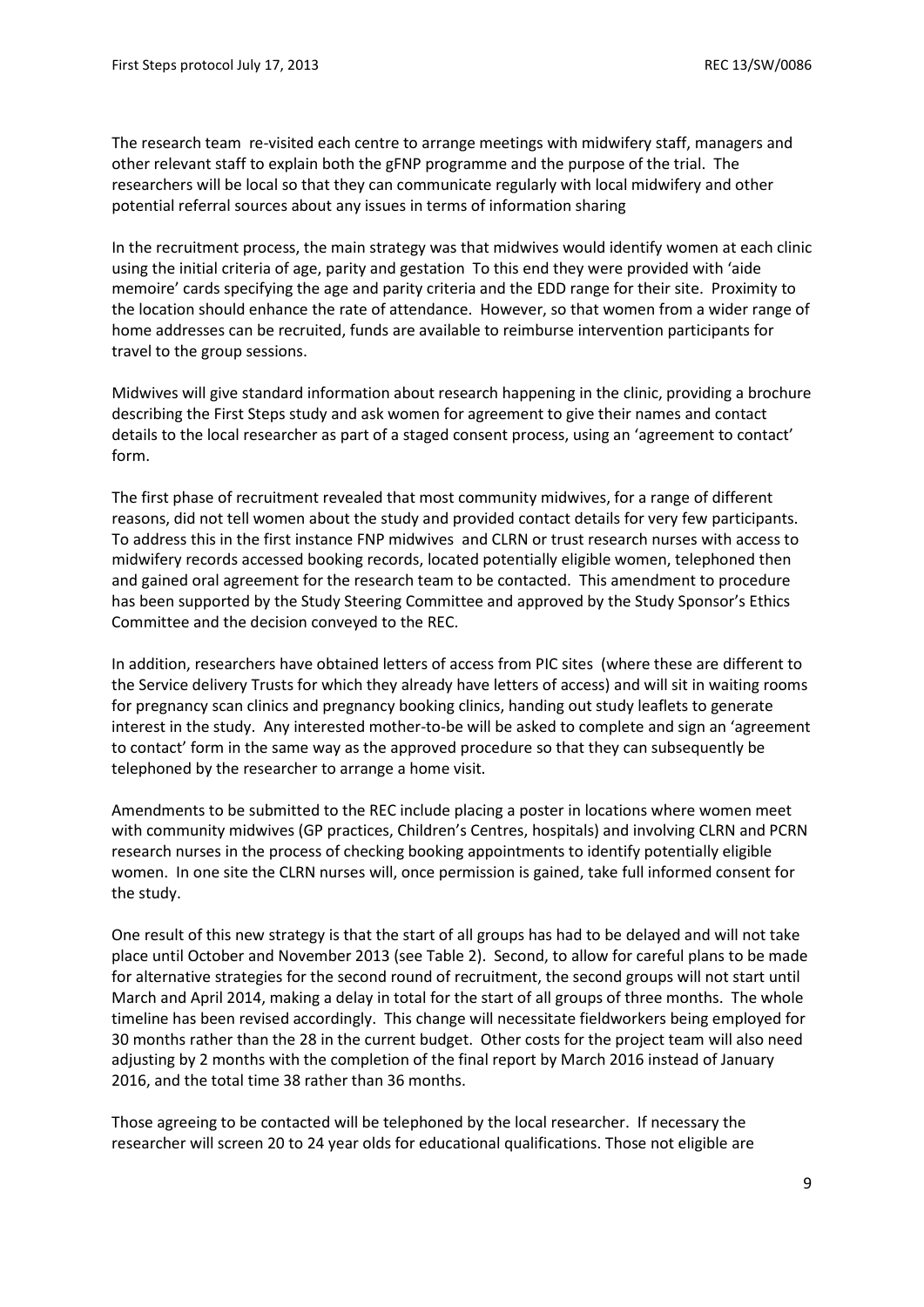thanked for their time. Those who are eligible will be given further information about the trial, and time to think about participation. After at least 24 hours, the researcher will telephone and if telephone agreement is given the researcher will make a home visit, gain written consent and collect baseline data. The local researcher will then provide information about what services are available in their area (usual care) reminding all to maintain contact with community midwifery and remind about future data collection points. A card will be left with a prepaid envelope so that the participant can inform the research team of any change of address or other change in circumstances.

Randomisation will allow secure blind allocation of eligible participants to one or other arm of the study. The local researcher will telephone the central randomisation service provided by Health Services Research Unit (HSRU) Aberdeen to randomise the participant, giving identifying details and sufficient prognostic detail to allow randomisation. Minimisation criteria will be used to ensure a balance of key prognostic factors using the following two criteria: site and age group. Following random allocation the local researcher will be given the study number but will remain blind to allocation. Allocation will be conveyed securely from HSRU Aberdeen to LSHTM CTU. LSHTM CTU will inform all participants by first class post of their allocation to the intervention or control arm of the study.

For women in the intervention arm, the LSHTM team will inform the relevant FNP team by fax, confirmed by fax, of the women in the intervention arm so that the gFNP intervention can be initiated. This process will continue until at least 16 and no more than 24 women have been recruited in each site for the first delivery of gFNP.

If a second group is to be offered in the same location, a second round of recruitment will take place 2-3 months later repeating the same procedure.

# 16. Allocation to groups

a. Consenting mothers-to-be will be randomly allocated to one of two arms. The allocations will be computer generated by HSRU Aberdeen and overseen by the LSHTM CTU. Allocation will be minimised by centre and by age group (<20, 20-24) at LMP.

b. The allocation will be generated by telephone but the researcher will remain blind to allocation, being given only a study number.

c. The allocation to the intervention or control arm will be generated by the HSRU Aberdeen and conveyed securely to London School of Hygiene and Tropical Medicine CTU.

# 17. Blinding

This is a partially blinded study. Allocation is concealed for recruitment and for all data collectors. The families cannot be blind.

# 18. Data collection methods

a. Quantitative data (summarised in Table 1) will be collected for both the intervention and control arms of the study by field workers blind at baseline to the study group, in the participants' homes, when their gestation is between 10 and 16 weeks. The data will comprise a range of self-report questionnaires. Further home visits will be made when participants' infants are 2 and 12 months old with a telephone contact when infants are 6 months old. At 12 months postpartum, data collection will also include independent video-recorded observations of the mother and infant. Researchers will administer questionnaires orally where required with the anticipation that some participants may have low levels of literacy. Response cards will be used for questions that have a range of possible responses. Researchers will be trained together to ensure that similar methods are used in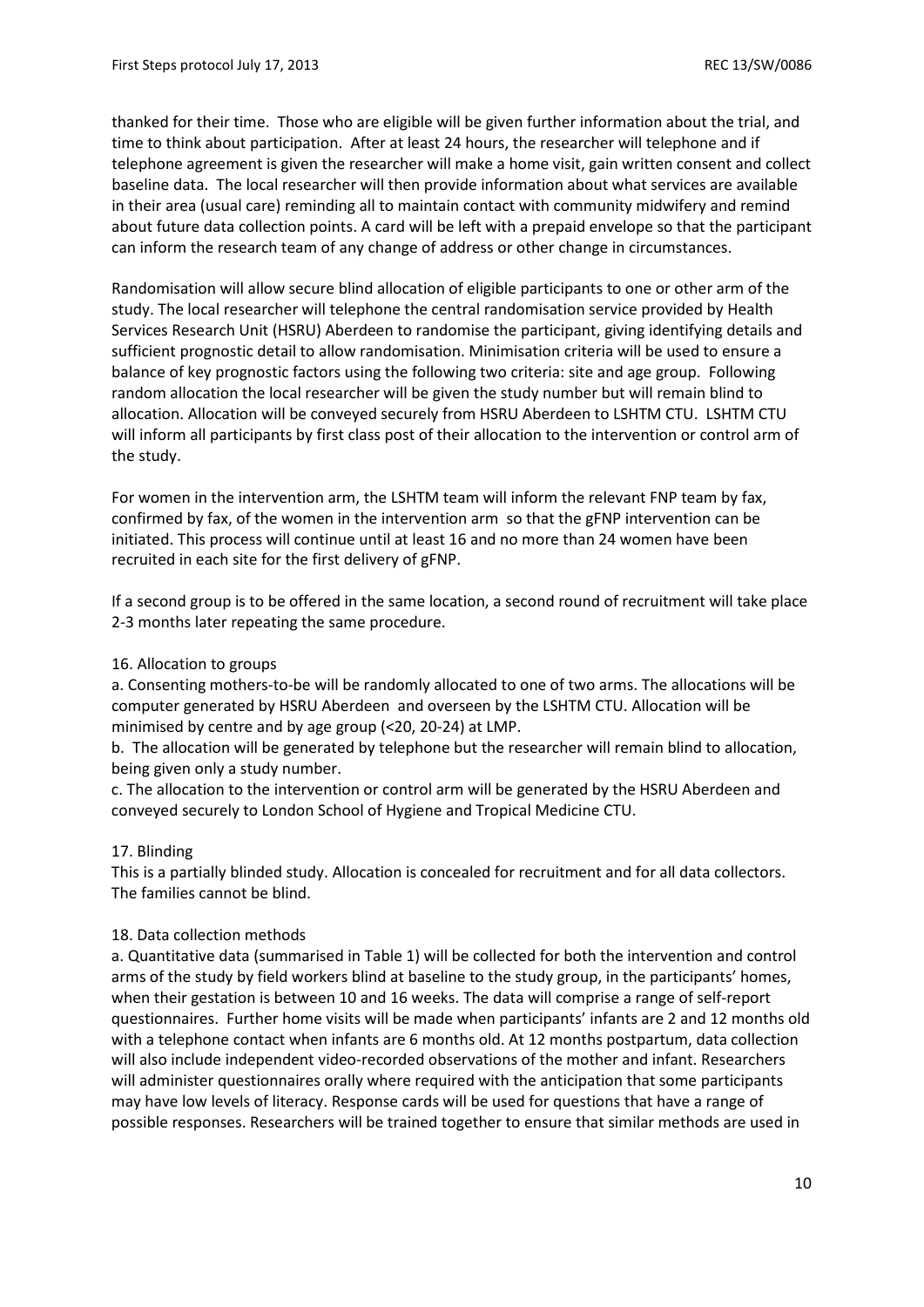all locations and the Trial Manager will accompany them on a percentage of home visits throughout the study to maintain quality.

At the end of the study, routinely collected hospital episode statistics (HES) data will be accessed for information on all hospital health service activity during the period between randomisation and 12 month postpartum. HES data cover hospital in-patient, outpatients, and accident & emergency attendances.

Missing data in longitudinal studies of vulnerable populations are often associated with frequent changes of address. In a trial of a less intensive intervention targeting a similar population of pregnant women with risk factors [52], the intervention and control arms had high (and roughly equivalent) retention drop-out rates from baseline to follow-up at 12 months (97% intervention; 91% controls). In the proposed study there will be three contacts during the child's first year, which should maximise retention of the control group without unduly influencing the outcomes. In both intervention and control groups, participants will be asked to notify the research team using a provided change of address card, and contact details of a close relative will be requested.

As a further strategy to limit attrition, both intervention and control group participants will be given 'High Street' vouchers for £20 at each home-visit data collection point (baseline, 2 months postpartum and 12 months postpartum) and a £10 voucher after the 6 month telephone contact as acknowledgement of their contribution, and to promote compliance. The team has extensive experience of discussions with ethics committees about this issue, with agreement that provision of vouchers is both appropriate and acceptable (e.g. for National Evaluation of Sure Start, FNP, and Home-Start). This will not have an impact on any state benefits received.

In addition, details of changes of address of intervention group families will be maintained through contact with the intervention administrative staff. Reasons for all forms of attrition from the intervention will be carefully documented. Although maximum attendance rates would increase the likelihood of finding an impact of the programme, it is not the role of the research team to ensure attendance at the groups. Nevertheless, this is part and parcel of gFNP; any mother not attending a meeting is contacted by the FNP nurses to encourage maximum attendance and given any assistance necessary. Also gFNP nurses contact the routine universal care providers to ensure that any women dropping out of the programme then accesses the Healthy Child Programme. If a research contact reveals that a mother has dropped out, and has not informed the gFNP team, then they will contact the relevant gFNP supervisor.

b. For the intervention arm only, data are collected by the Family Nurses as part of programme delivery, documenting attendance, involvement in the sessions, and both timing and reasons if the mother decides to stop using the service. This information, anonymised, will be shared electronically with the research team throughout programme delivery.

c. Qualitative interviews will be conducted throughout the study with selected professionals in the local areas to ascertain the extent to which the referral pathways could be strengthened, the likelihood that the service may be successfully embedded in the area and its likely sustainability. These interviews will take place after all recruitment has taken place in each local area through semistructured recorded interviews with professionals likely to be involved in making referrals to the programme (in total at least 5 community midwives and at least 5 other relevant health professionals such as GPs). At the completion of programme delivery in each area interviews will also be conducted with at least 5 commissioners of children's services and with 10 professionals who are providers of care for 'looked-after' young people.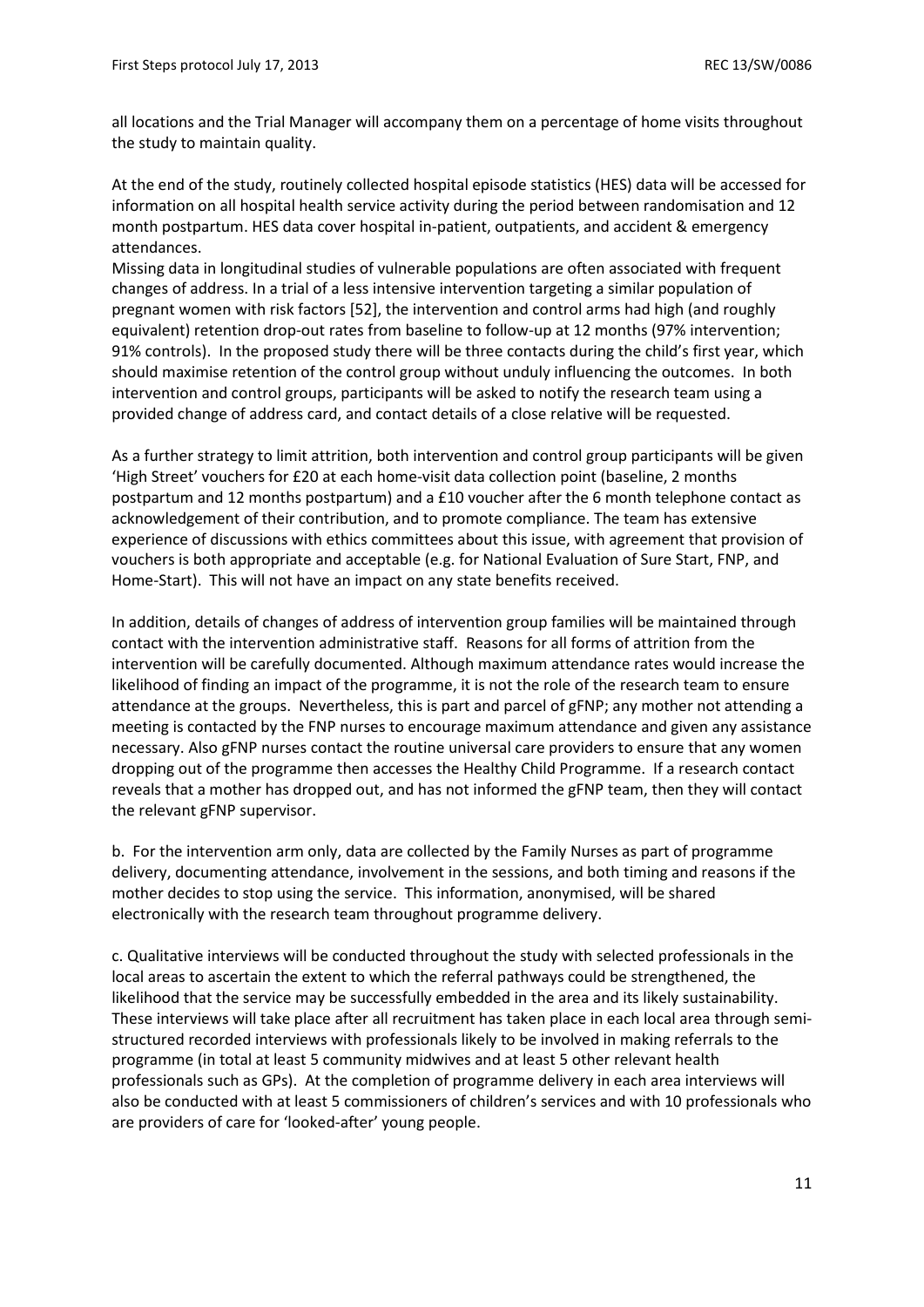After the completion of programme delivery in each centre, so that the research does not influence their experience of the intervention, at least 1 Family Nurses will be interviewed per centre and each FNP supervisor will be interviewed about their thoughts on delivering the programme and its likely sustainability. They will also be asked about the particular relevance of the gFNP programme for women or men who have a 'looked-after' history or who are currently under the care of social services.

After completion of programme delivery in each group, so that the research does not influence their experience of the intervention or their responses to outcome measures, participant views about the acceptability of the programme will be assessed using semi-structured face-to-face interviews with a purposive sample (informed by programme delivery data) of 20 woman who were allocated to receive gFNP support and 5 of their partners.

After completion of programme delivery in each group, so that the research does not influence their experience of the intervention or their responses to outcome measures, interviews will be conducted with up to 10 women allocated to receive gFNP (excluding those specified in the previous paragraph) who are or who have a history of being looked after and, if available, their partners, and a similar number of women allocated to standard care.

All qualitative interviews for the main study will be transcribed and analysed thematically, using content analysis [53]. For the interviews with women and their partners with a look-after history using a computer aided qualitative data analysis package, working in the tradition of interpretive phenomenology which seeks to represent the experiences of the research participants in context [54].

# 19. Data management

Signed consent forms and contact details of participants will be stored initially in a locked drawer in researcher's homes. Consent forms will be brought to Birkbeck by hand monthly at which time they will be stored in numerical order in a secure and accessible place. They will be retained in storage for a period of 3 years after completion of the study. Contact details will be stored in an on-line, password protected, database.

All LSHTM data will be managed and stored in compliance with ICH GCP 1996 following trial specific standard operating procedures (SOP) as given in the trial master file, and in accordance with LSHTM Information Management and Security Policy and LSHTM Data Protection Policy.

Anonymised original paper study forms will be scanned and pdf files stored on encrypted data stick and the originals sent from the local researchers to the Data Coordinating centre at LSHTM. Data will be entered into a database and validated through double entry. Queries will be recorded, logged and tracked until resolution in line with the data management SOP. Encrypted data sticks will be brought to London by hand at intervals and files deleted once it has been established that the data have been received by LSHTM.

Anonymised data will be stored securely at the LSHTM and separately from any information identifying participants. Paper forms will be stored in numerical order in a secure and accessible place and will be maintained in storage for a period of 3 years after completion of the study.

Electronic data will be stored as csv files and Stata data files (.dta) in LSHTM data centres which provide appropriate levels of environmental and physical security on servers that are managed in accordance with LSHTM Systems Management Policy. Confidential information will be registered with LSHTM Archivist and Records Manger and data will be stored on a secure server which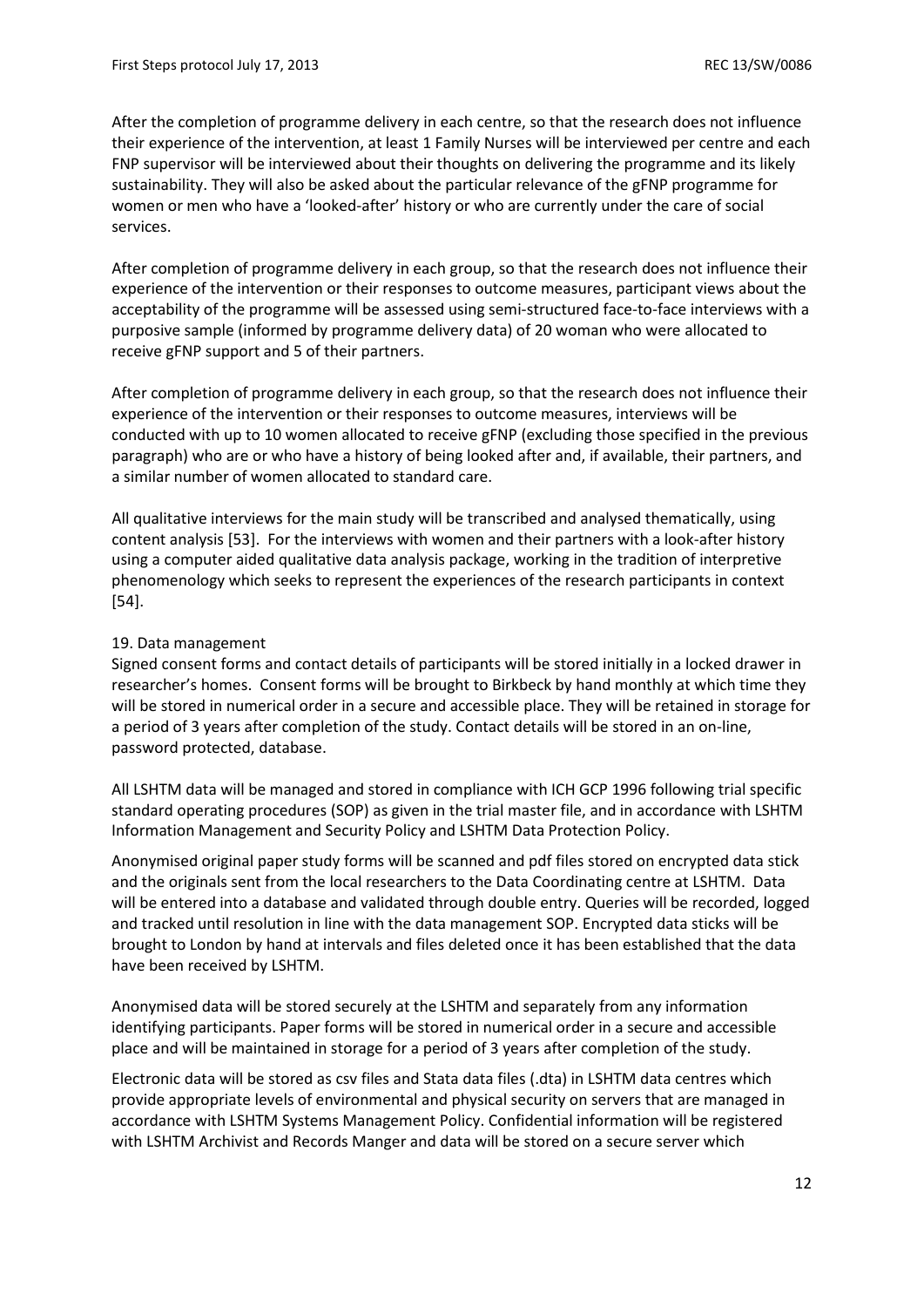maintains an audit trail demonstrating system access. A centralised network backup service is used. All data will be stored in accordance with LSHTM Data Protection Policy.

#### 20. Statistical methods

#### a. Outcomes

Statistical analysis will be carried out at the individual level. Every effort will be made to obtain outcome measures on participants, even if some drop out during the course of the group sessions.

The primary analysis will use intention-to-treat where all participants are included in the group to which they were assigned. A complier average causal effect (CACE) analysis will also be carried out [55]. The CACE analysis will estimate a measure of the effect of the intervention on those participants who received it as intended by the original allocation. Although intention-to-treat analysis is recognised as the gold standard approach to the analysis of randomised controlled trials, a CACE analysis is a useful addition to assess effectiveness

Tabulation of demographic and other characteristics will be done using the intention-to-treat datasets. No significance tests will be performed to test for differences at baseline. Descriptive statistics for continuous variables will include the mean, standard deviation, median, range and the number of observations. Categorical variables will be presented as numbers and percentages.

The data will be analysed by multiple regression modelling, with appropriate generalised linear models (GLMs) used to examine the effect of the intervention, fitting baseline measures of outcomes as covariates, where available. A small number of secondary analyses based on explicit hypotheses, e.g. subgroup (including 'looked after' history)/explanatory analyses (considering compliance with the interventions) will be specified in advance. The secondary analyses will include an analysis in which the small groups in which the intervention is delivered will be fitted as a random effect.

Sensitivity analyses will be conducted for all primary outcomes. Inverse probability weighting would be considered if missing data were larger than expected and/or there was differential attrition between the trial arms. Additionally reasons for the differential attrition would be fully explored

#### b. Economic evaluation

A prospective economic evaluation, conducted from a NHS and personal social services perspective, will be integrated into the trial. The economic assessment method will, as far as possible, adhere to the recommendations of the NICE Reference Case [56]. Primary research methods will be followed to estimate the costs of the delivering gFNP, including development and training of accredited providers, the cost of delivering the group sessions, participant monitoring activities, and any followup/management. Broader resource utilisation will be captured through two principal sources: (i) routine health service data collection systems described above; and (ii) patient questionnaires administered at baseline, 2 months postpartum, and 12 months postpartum with a telephone contact at 6 months to minimise loss of information due to recall difficulties. Unit costs for health and social care resources will largely be derived from local and national sources and estimated in line with best practice. Primary research using established accounting methods may also be required to estimate unit costs. Costs will be standardised to current prices where possible.

Maternal health-related quality of life, measured at baseline, 2 months postpartum, 6 months postpartum and 12 months postpartum using the EuroQol EQ-5D-5L [47] will be converted into health utilities using established utility algorithms [57] for the purposes of quality-adjusted life year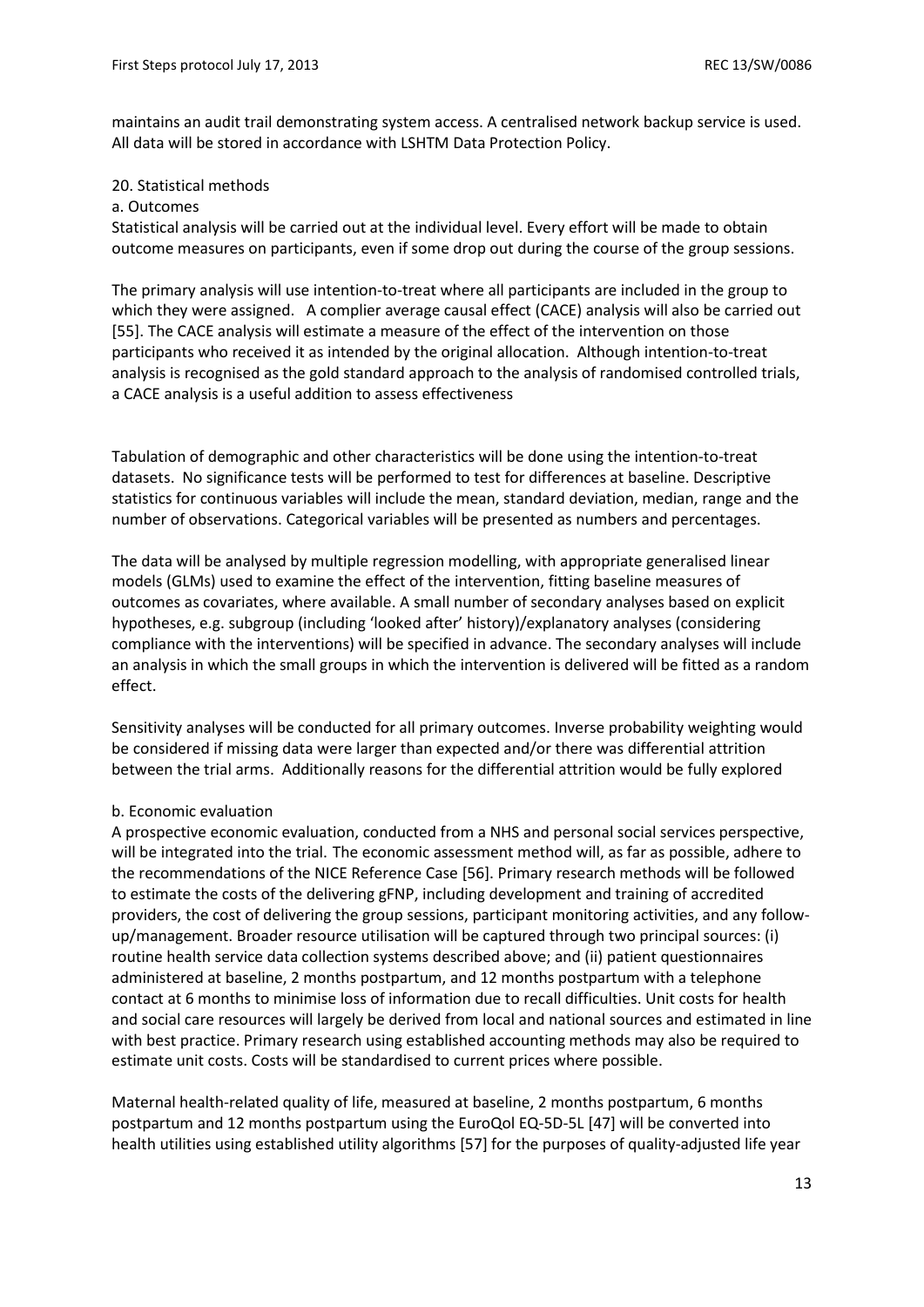(QALY) estimation. The results of the economic evaluation will primarily be expressed in terms of incremental cost per QALY gained. Non-parametric bootstrap estimation will be used to derive 95% confidence intervals for mean cost differences between the trial groups and to calculate 95% confidence intervals for incremental cost effectiveness ratios [58]. A series of sensitivity analyses will explore the implications of uncertainty on the incremental cost-effectiveness ratios and will consider the broader issue of the generalisability of the results. One such analysis will adopt a societal perspective incorporating direct costs to trial participants and their partners, informal care provided by family and friends, and productivity losses. In the baseline analysis, and for each sensitivity analysis, cost-effectiveness acceptability curves will be constructed using the net benefits approach [59]. More extensive economic modelling using decision-analytic methods will extend the time horizon of the economic evaluation, drawing on best available information from the literature together with stakeholder consultations to supplement the trial data. Parameter uncertainty in the decision-analytic model will be explored using probabilistic sensitivity analysis. Longer term costs and consequences will be discounted to present values using discount rates recommended for health technology appraisal in the United Kingdom [56]. Given the plethora of outcome measures across several domains for the mother, child and broader family, a separate discrete choice experiment (DCE) will be conducted. The possibility of combining the outputs of the DCE with cost estimates and changes in relevant outcomes within a cost-benefit analysis framework will be explored.

#### c. Process

Additional statistical analyses will focus on the process evaluation. Specifically any available characteristics of study participants and those who gave agreement for a contact but declined to participate will be identified and contrasted with those of the wider population in the study areas. The representativeness of recruited families will be assessed by analysing anonymised data for each expectant woman who potentially could have been approached (i.e. irrespective of whether they gave agreement for their name to be given to the researcher): age; parity; in relation to their acceptance or rejection of the agreement for researcher contact.

The uptake rate of women who agree to the intervention will involve an assessment of the ratio of women randomised to receive the intervention who then attend at least one session relative to those who either refuse after meeting with the Family Nurse or who agree but never attend any sessions.

The study attrition rate will be estimated in terms of the proportion of women who drop out relative to those who continue in either arm of the trial and also those who may or may not take part in research visits but cease to receive the intervention, based on information provided by the nurses delivering the programme. The extent to which the programme is being delivered with integrity: will be assessed though analysis of anonymised data from the programme's standardised data forms documenting attendance, the content domains covered in each session and participants' responses to the content, comparing the information with recommendations for delivery from the US National Office and from the UK FNP National Unit.

#### 21. Data monitoring

An independent Data Monitoring Committee (DMC) has been established, whose remit is to review the trial's progress. Interim analyses will be supplied, in strict confidence, to the DMC, as frequently as its Chair requests. The terms of reference and a DMC charter [60] will be agreed at their first meeting. Meetings of the committee will be arranged periodically, as considered appropriate by the Chair. In the light of interim data on the trial's outcomes, adverse event data, accumulating evidence from other trials and any other relevant evidence (including updated overviews of the relevant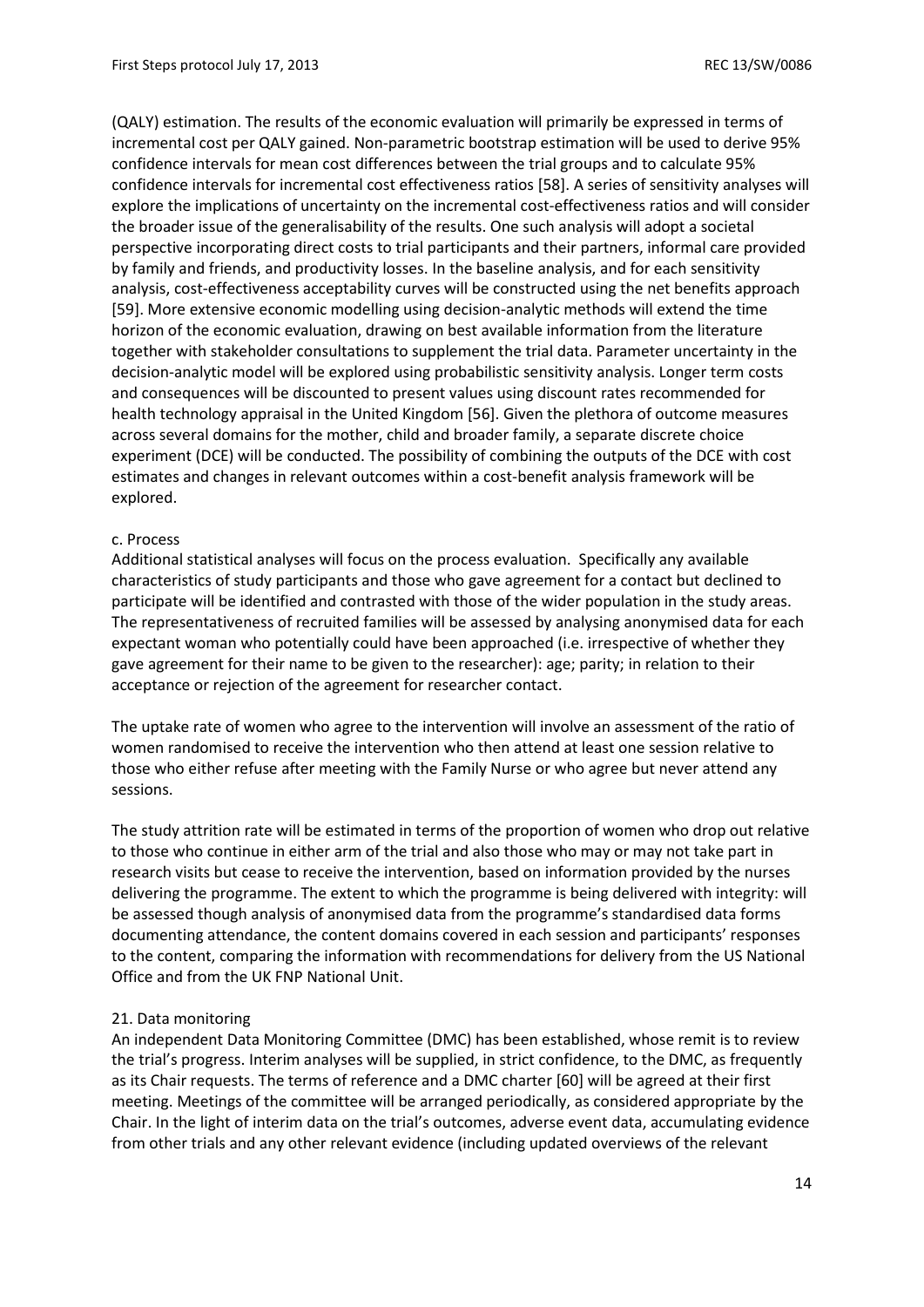randomised controlled trials), the DMC will inform the Trial Steering Committee (TSC) if in their view there is proof beyond reasonable doubt that the data indicate that any part of the protocol under investigation is either clearly indicated or contra-indicated, either for all infants or for a particular subgroup of trial participants. Unless modification or cessation of the trial is recommended by the DMC, the TSC, investigators, collaborators and administrative staff (except those who supply the confidential information) will remain ignorant of the results of the interim analysis. Collaborators and all others associated with the study may write to the DMC via the Trial Co-ordinating Centre, to draw attention to any concern they may have about the possibility of harm arising from the treatment under study.

# 22. Harms

Serious adverse events (fetal death, neonatal death, infant death, any hospitalisation of mother or infant other than for delivery, congenital anomaly or birth defect, persistent or significant disability, death, maternal death) will be recorded using the NHS National Patient Safety Agency form and reported by the PI to the DMC and the Multicentre Research Ethics Committee who gave a favourable opinion. Mothers who suffer a fetal or infant death will be sent a letter offering condolences, thanking for their contributions thus far, asking whether they wish to receive the results when available, and whether or not they wish to continue to provide data for the trial. The data collection forms will be modified appropriately.

# 23. Auditing

Regular audits will be conducted to confirm consent processes and study procedures are followed and all consent forms are properly signed, dated, and stored at the study main site (Birkbeck), and that good clinical practice standards are maintained.

All data are monitored using central statistical monitoring for consistency, viability and quality.

#### **Ethics and dissemination**

24. Research ethics approval has been given (28 May 2013) by the NRES Committee South West – Frenchay.

25. Protocol amendments will be communicated to the NIHR and to the Research Ethics Committee giving approval.

#### 26. Consent

Local researchers employed by the trial sponsor, Birkbeck, University of London and given all the necessary training, with full CRB clearance, Good Clinical Practice certificates and with appropriate Trust approval prior to working with the study population including a research passport, will gain written consent from trial participants.

Participants will be informed that they can withdraw at any time without giving a reason. Outcome data will continue to be collected from participants who wish to withdraw from the intervention unless specifically requested otherwise; similarly, outcome data which have already been collected from participants who wish to withdraw from further involvement in the study will continue to be used in the analysis, unless specifically requested.

#### 27. Confidentiality

For the purpose of recruitment local researchers and the Trial Manager at Birkbeck will, with the consent of the mother, store their names and any other identifying detail in an on-line passwordprotected database which will be the only data linking participants to the study ID number.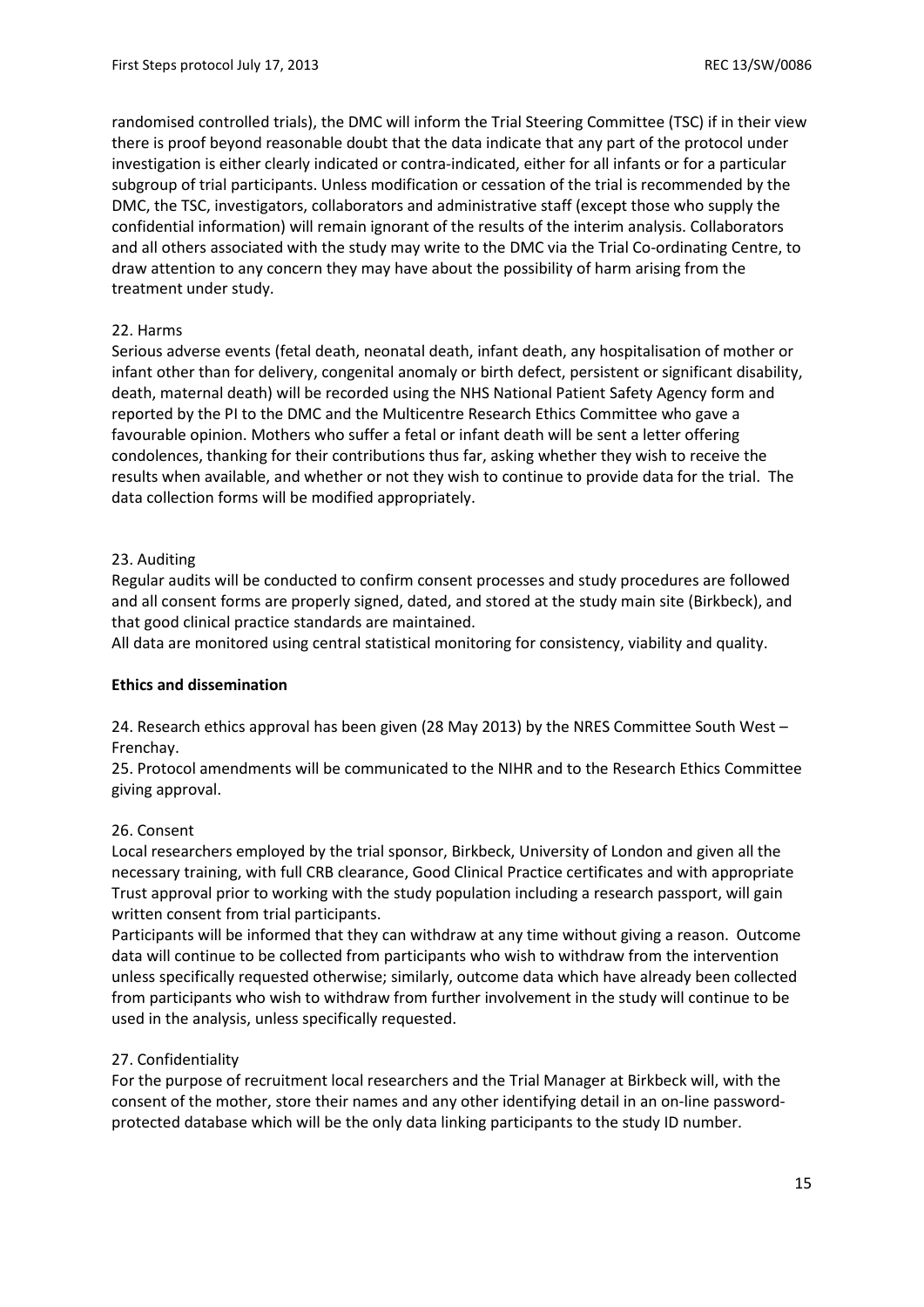Electronic outcome data will be stored at LSHTM in a password protected electronic database in which the mother and baby will be identified only by a study specific number.

When data are shared with The University of Warwick for economic analysis, at the end of data collection, those data will also be stored in a password protected electronic database in which the mother and baby will be identified only by a study number.

All participants will be informed that their responses will not be shared with local service providers or any other professionals but that be made aware that we are obliged by the requirements of the Children Act (1989) to inform the appropriate authorities in the event that any member of the research team is made aware of any dangers to a participating infant/child. NHS staff engaged in providing care to participants in the trial will continue to follow local guidelines for clinical care and safeguarding policies.

# 28. Declaration of interests

None of the study investigators has any financial interests in the outcome of the trial.

# 29. Access to data

In due course, will we make the data available on an open access site such as <http://datadryad.org/pages/depositing> so that it links with the published paper.

# 30. Dissemination policy

To safeguard the scientific integrity of the trial, data from this study will not be presented in public before the main results are published without the prior consent of the TSC. When the results of the trial have been established the findings will be published in peer reviewed journals according to CONSORT guidelines [61, 62] and disseminated to all the study participants in a format that is accessible.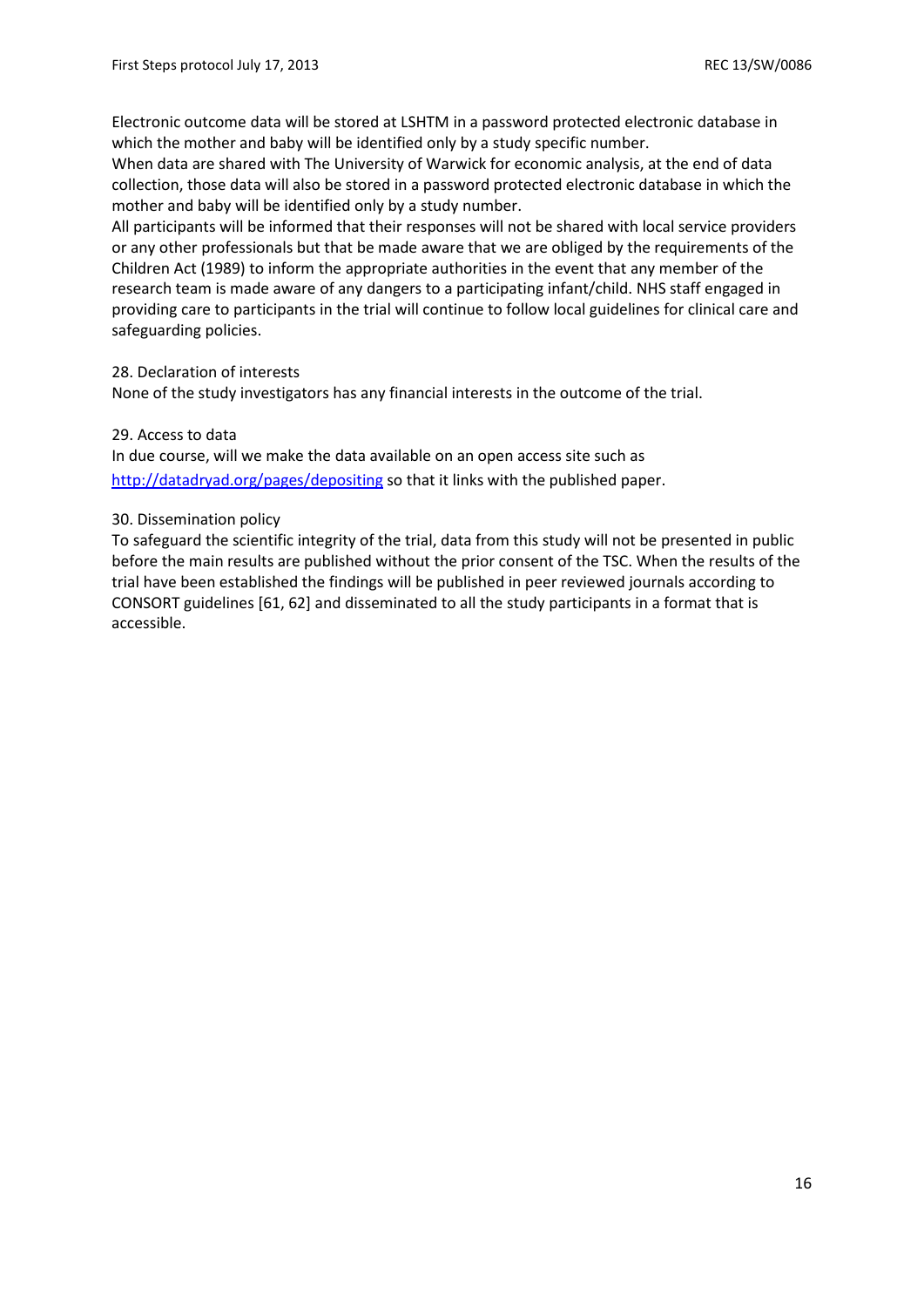#### **Abbreviations**

- A&E Accident and Emergency unit in hospital
- CQC Care Quality Commission
- CTU Clinical Trials Unit
- CRB Criminal Records Bureau
- DCE Discrete choice experiment
- DH Department of Health
- DMC Data Monitoring Committee
- EDD Expected delivery date
- FN Family Nurse, trained to deliver FNP
- FNP Family Nurse Partnership home-visiting programme (UK)
- GCP Good clinical practice
- GCSE General Certificate of Secondary Education
- gFNP Group-based Family Nurse Partnership
- GP General Practitioner
- HES Hospital Episode Statistics
- HSRU Health Services Research Unit
- ISRCTN International Standard Randomised Controlled Trial Number
- LAC Looked after child, in care of Social Services
- LMP Last menstrual period
- LSHTM London School of Hygiene and Tropical Medicine
- MOS Medical Outcomes Study
- NICE National Institute for Health and Clinical Excellence
- NFP Nurse Family Partnership, the original US developed home visiting programme, renamed FNP in the UK
- NHS National Health Service
- NIHR NHS National Institute for Health Research
- NPEU National Perinatal Epidemiology Unit
- NSPCC National Society for the Prevention of Cruelty to Children
- PI Principal Investigator
- QALY Quality adjusted life year
- RCT Randomised Controlled Trial
- SES Socioeconomic Status
- SOP Standard operating procedures
- TMG Trial Management Group
- TSC Trial Steering Committee
- UCL University College London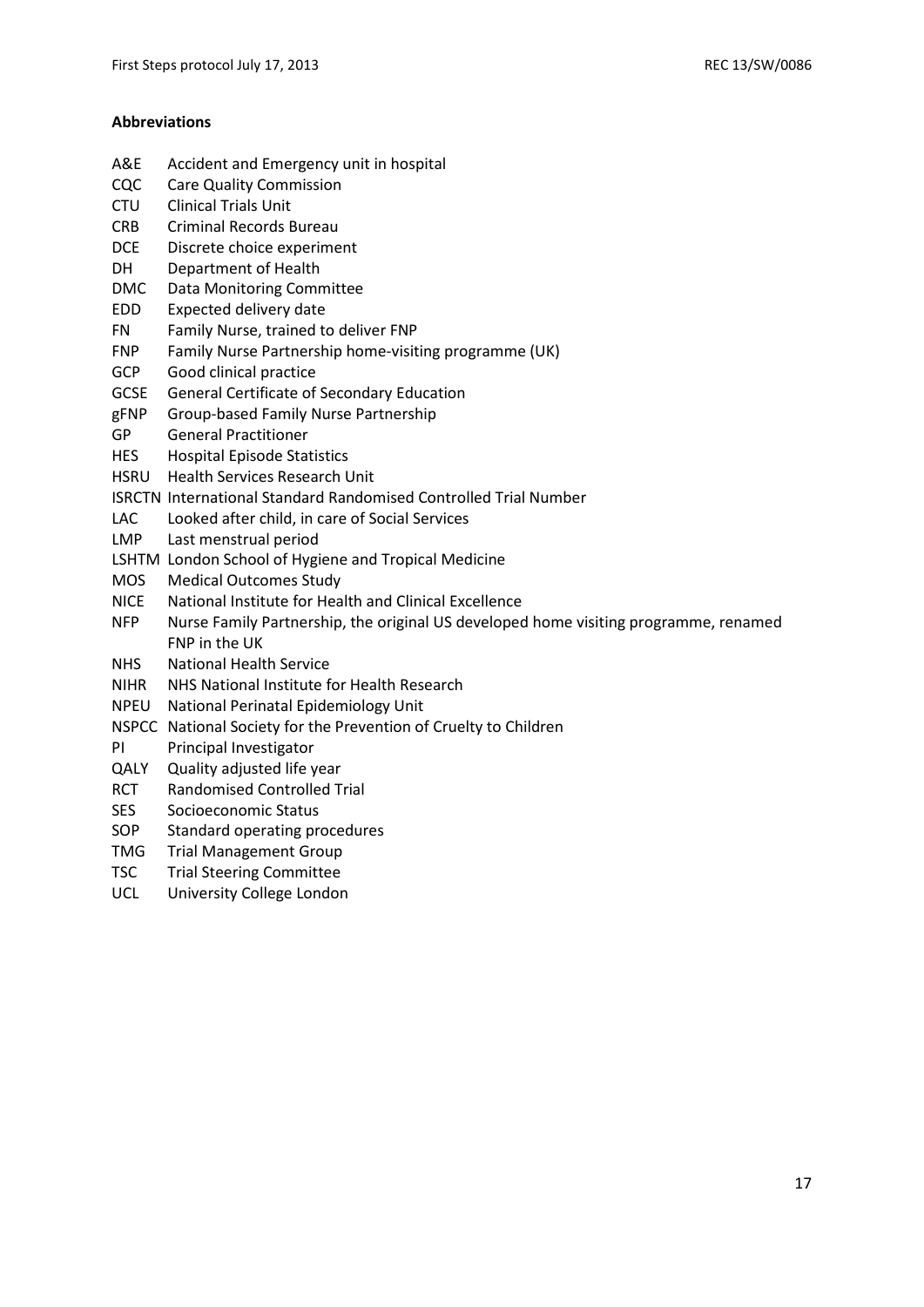#### **References**

- 1. Department for Education (DfE): *Statistical first release SFR27/2010.* London: Department for Education; 2012.
- 2. Home Office: *Crime in England and Wales 2001/2002: Supplementary volume*. London: Home Office; 2003.
- 3. Dias MS, Smith K, de Guehery K, Mazur P, Li V, Shaffer ML: **Preventing Abusive Head Trauma Among Infants and Young Children: A Hospital-Based, Parent Education Program**. *Pediatrics 2005,* **115:**470-7.
- 4. Sidebotham PD and the ALSPAC study team. **Patterns of child abuse in early childhood, a cohort study of the "Children of the Nineties**. *Child Abuse Review*. 2000, **9:**311-320.
- 5. Allen G. *Early intervention: the next steps*. London: Cabinet Office, 2011.
- 6. Gunnar MR, Donzella B. **Social regulation of the cortisol levels in early human development.***Psychoneuroendocrinology* 2002,**27:**199-220.
- 7. Schore AN. **Attachment and the regulation of the right brain** *Attach Hum Dev* 2000,**2:**23-47.
- 8. Council for Excellence in Government (CEG) [Internet] 2009 *Coalition for evidence-based policy. Top tier evidence initiative: evidence summary for the Nurse-Family Partnership*.[ [http://ceg.files.cms-plus.com/Evidence/NFP%20-](http://ceg.files.cms-plus.com/Evidence/NFP%20-%20Summary%20for%20website%2012.3.08.pdf) [%20Summary%20for%20website%2012.3.08.pdf\]](http://ceg.files.cms-plus.com/Evidence/NFP%20-%20Summary%20for%20website%2012.3.08.pdf)
- 9. Blueprints [Internet]. *Model Programs*. Denver, Colorado: Centre for the study and prevention of violence; University of Colorado 2010. [\[http://www.colorado.edu/cspv/blueprints/modelprograms.html\]](http://www.colorado.edu/cspv/blueprints/modelprograms.html)
- 10. Macmillan HL, Wathen CN, Barlow J, Fergusson DM, Leventhal JM, Taussig HN: **Interventions to prevent child maltreatment and associated impairment**. *Lancet* 2009,**373:**250-66.
- 11. Department of Health (DH)*:* **More help for disadvantaged families***.*in press.[\[http://www.dh.gov.uk/en/MediaCentre/Pressreleases/DH\\_121040\]](http://www.dh.gov.uk/en/MediaCentre/Pressreleases/DH_121040)
- 12. Hall D, Hall S. *The "Family-Nurse Partnership": developing an instrument for identification, assessment and recruitment of clients*. Research report DCSF-RW022. London: DCSF 2007.
- 13. Barnes J. Evaluation of a group support program based on the Nurse Family Partnership model. Paper presented at: R.E. Ross Trust and Murdoch Children's Research Institute conference Empowering parents, empowering communities. Using evidence in family-centred practice. 2011 Apr 15, Melbourne, Australia.
- 14. Rising S. **Centering pregnancy: in interdisciplinary model of empowerment**. *J Nurse Midwifery* 1998,**43:**46-54.
- 15. Ickovics JR, Kershaw TS, Westdahl C et al. **Group prenatal care and preterm birth weight: results from a matched cohort study at public clinics.** *Obstet Gynaecol* 2003,**102:**1052-7.
- 16. Ickovics J, Kershaw T, Westdahl C, Magriples U, Reynolds H, Rising S. **Group prenatal care and perinatal outcomes: a randomized controlled trial**. *Obstet Gynaecol* 2007,**110**:330-9.
- 17. Robertson B, Aycock DM, Darnell LA .**Comparison of Centering Pregnancy to traditional care in Hispanic mothers**. *Matern Child Health J* 2009,**13**:407-14.
- 18. Grady MA, Bloom KC. **Pregnancy outcomes of adolescents enrolled in a Centering Pregnancy program**. *J Midwifery and Women's Health* 2004,**49:**412–20.
- 19. Williams KJ, Zolotor A, Kaufmann L. **Does group prenatal care improve pregnancy outcomes?**  *JFP 2009*,**58**:384a-c.
- 20. Henderson J, Barnes J. Interim report on recruitment and the pregnancy phase of the formative evaluation of the group-based antenatal care project. Unpublished report to the Department of Health. London: Birkbeck University of London, 2010.
- 21. Henderson J, Barnes J. Interim report on early infancy phase of the formative evaluation of the group-based antenatal care project. Unpublished report to the Department of Health. London: Birkbeck, University of London, October 2010.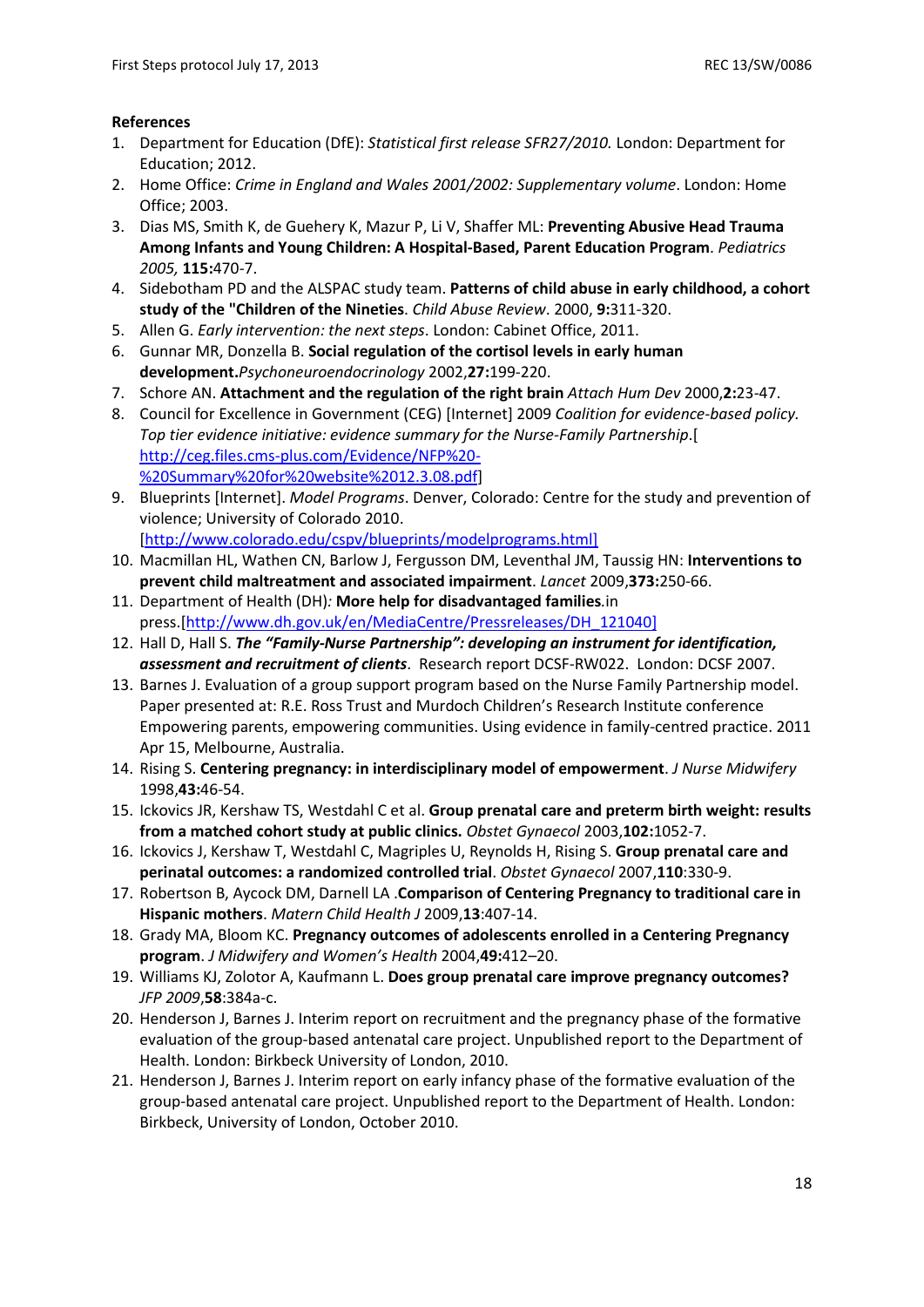- 22. Olds D,Kitzman H,Cole R,Robinson J**. Theoretical foundations of a program of home visitation for pregnant women and parents of young children.** *J Com Psych* 1997**, 25:**9-25.
- 23. Bronfenbrenner U. *The ecology of human development: experiments by nature and design.* Cambridge, MA: Harvard University Press, 1979.
- 24. Bandura A. **Self-efficacy: toward a unifying theory of behavioural change.** *Psychological Review,*1977, **84**:191-215.
- 25. Bowlby J. *Attachment and loss. Volume 1. Attachment.* New York: Basic Books; 1969.
- 26. Olds DL. **The Nurse-Family Partnership: an evidence-based preventive intervention.** *Inf Mental Hlth J* 2006, **27:**5-25.
- 27. Olds DL, et al**. Long-term effects of home visitation on maternal life course and child abuse and neglect. Fifteen-year follow-up of a randomized trial.** *JAMA* 1997, **278:**637-43.
- 28. Kitzman H, et al. **Effect of prenatal and infancy home visitation by nurses on pregnancy outcomes, childhood injuries, and repeated childbearing. A randomized controlled trial.** *JAMA* 1997, 278, **8**:644-52.
- 29. Eckenrode J, et al. **Long-term effects of prenatal and infancy nurse home visitation on the life course of youths 19-Year follow-up of a randomized trial**. *Arch Pediatr Adolesc. Med*, 2010, **164:**9-15.
- 30. Olds DL, et al. **Effects of home visits by paraprofessionals and by nurses: age-four follow-up of a randomized trial**. *Pediatrics* 2004,**114**:1560-8.
- 31. Aos S, Lieb R, Mayfield J, Miller M, Pennucci A. *Benefits and costs of prevention and early intervention programs for youth.* Olympia WA: Washington State Institute for Public Policy; 2004.
- 32. Olds DL, Henderson CR Jr, Chamberlin R, Tatelbaum R. **Preventing child abuse and neglect: a randomized trial of nurse home visitation.** *Pediatrics* 1986,**78:**65-78.
- 33. Barnes J, Ball M, Meadows P, McLeish J, Belsky J, FNP Implementation Research Team. *Nurse-Family Partnership: First year pilot sites implementation in England. Pregnancy and the postpartum period*. London: DCSF; 2008.
- 34. Barnes J, Ball M, Meadows P, Belsky J, FNP Implementation Research Team. *Nurse-Family Partnership Programme: Second year pilot sites implementation in England. The infancy period*. Research report DCSF-RR166. London: DCSF; 2009.
- 35. Barnes J, Ball M, Meadows P, Howden B, Jackson A, Henderson J, Niven L. *The Family-Nurse Partnership Programme in England: Wave 1 implementation in toddlerhood and a comparison between Waves 1 and 2a of implementation in pregnancy and infancy*. London: DH; 2011.
- 36. Barnes J, Henderson J. Summary of the formative evaluation of the first phase of the groupbased Family Nurse Partnership programme. London: Department of Health, 2012.
- 37. Shribman S, Billingham, K. Healthy Child Programme. **Pregnancy and the first five years. London:** Department of Health, 2009.
- 38. Hall D, Elliman D: *Health for all children* (4th Ed.) Oxford: Oxford University Press; 2006.
- 39. Bavolek SJ. (1999) Research and Validation report. Adult-Adolescent Parenting Inventory. Park City, Utah: Family development resources.
- 40. Crittenden PM. CARE-Index: Coding Manual. Unpublished manuscript, Miami, FL.
- 41. Crittenden PM. **Abusing, neglecting, problematic, and adequate dyads: Differentiating by patterns of interaction.** *Merrill - Palmer Q* 1981, **27:** 201-218.
- 42. Cox JL, Holden JM, Sagovsky R: **Detection of postnatal depression: Development of the 10-item Edinburgh postnatal depression scale**. *B J Psych* 1987, **150:**782-6.
- 43. Abidin R. *Parenting Stress Index (3rd Edition): Professional Manual*. Lutz, Florida: *PAR*, Inc. 1995.
- 44. Lacharite C, Ethier LS, Couture G: **Sensitivity and specificity of the Parenting Stress Index in situations of child maltreatment.** *Canad J Behavioral Science* 1999, **31:**217–20.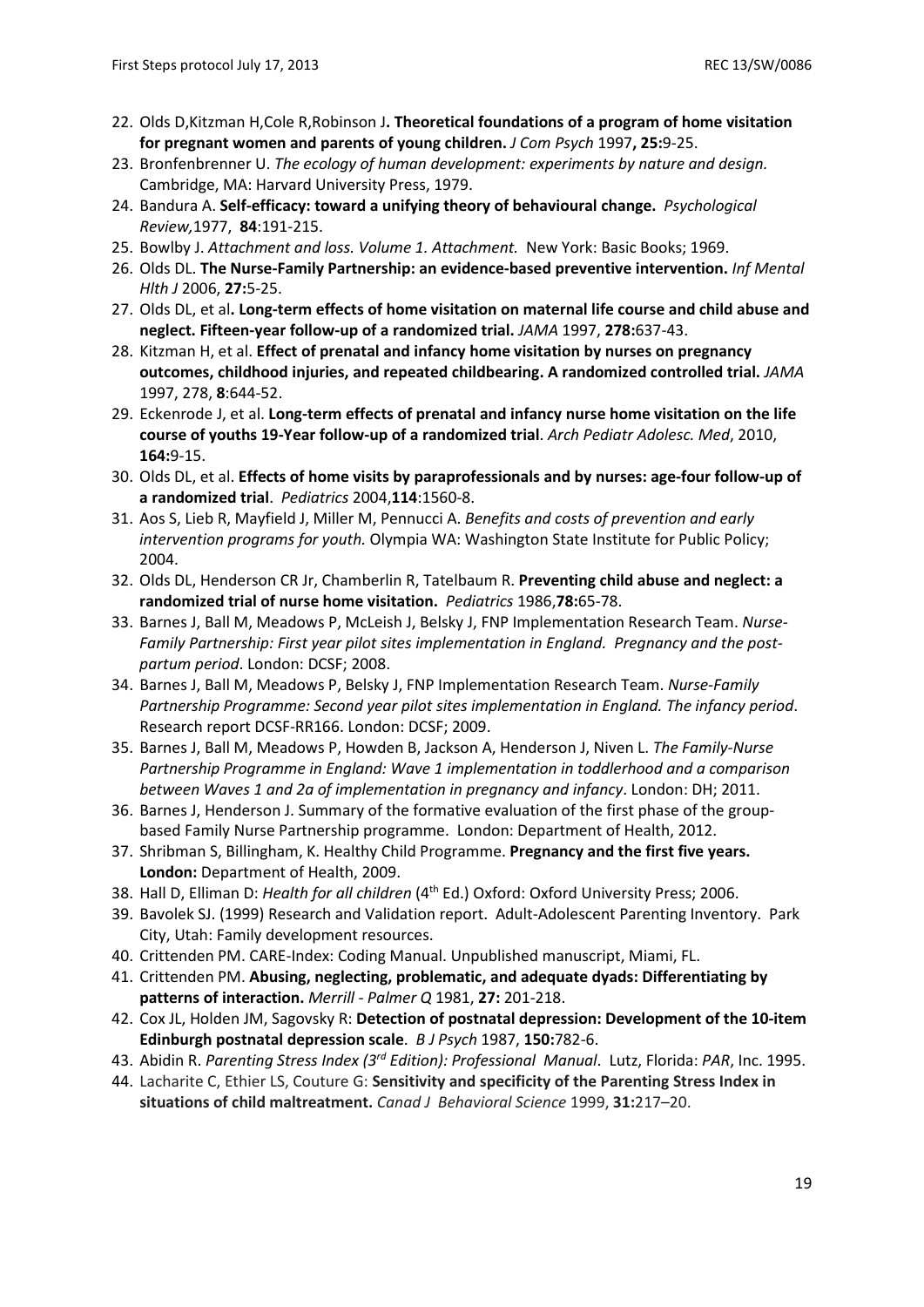- 45. Mash,EJ, Johnston C, Kovitz K. **A comparison of the mother-child interactions of physically abused and non-abused children during play and task situations**. *J Clin Child Psychol* 1983,**12**:337-346.
- 46. Nair P, Schuler ME, Black MM, Kettinger L, Harrington D. **Cumulative environmental risk in substance abusing women: Early intervention, parenting stress, child abuse potential, and child development**. *Child Abuse & Neglect* 2003, *27*:997-1017.
- 47. Brooks R. EQ-5D, the current state of play. *Health Pol* 1996, 37: 53-72.
- 48. Sherbourne CD, Stewart AL. **The MOS social support survey.** Soc Sci Med 1991, **32**:705-14.
- 49. Johnston, C. & mash, E.J: **A measure of parenting satisfaction and efficacy**. *J. Clin Child Psychol. 1989, 18:167-175.*
- 50. Cohen J. *Statistical Power Analysis for the Behavioral Sciences, Second edition*. Hillsdale, N.J.: Erlbaum; 1988.
- 51. Cramer B, Robert-Tissot C, Stern DN et al: **Outcome evaluation in Brief Mother-Infant Psychotherapy: a preliminary report.** Inf Mental Hlth J 1990, **11**:278-300.
- 52. Barnes J, MacPherson K, Senior R. (2006) **The impact on parenting and the home environment of early support to mothers with new babies.** *J Child Services*, **4**:: 4-20.
- 53. Robson C: *Real World Research. 3rd Edition.* Chichester: John Wiley & Sons; 2011.
- 54. Lopez KA, Willis DG. **Descriptive Versus Interpretive Phenomenology: Their Contributions to Nursing Knowledge**. *Qual Health Res* 2004, 14:726-735.
- 55. Dunn G, Maracy M, Tomenson B. **Estimating treatment effects from randomised clinical trials with non-compliance and loss to follow-up: the role of instrumental variable methods.** *Stat Methods Med Res* 2005, 14:369-396.
- 56. NICE. *Guide to the Methods of Technology Appraisal*. London: NICE, 2013.
- 57. Dolan P: **Modelling valuations for EuroQoL health states**. *Med Care* 1997,**35:**1095-108.
- 58. Barber JA, Thompson SG: **Analysis of cost data in randomized trials: an application of the nonparametric bootstrap**. *Stat Med* 2000, **23**:3219-36.
- 59. Stinnett AA, Mullahy J. Net health benefits: a new framework for the analysis of uncertainty in cost-effectiveness analysis. *Med Decis Making* 1998, 18(2 Suppl):S68-80.
- 60. Damocles Study Group. A proposed charter for clinical trial data monitoring committees: helping them to do their job well. *Lancet*. 2005, **365**:711-722.
- 61. Schulz KF, Altman DG, Moher D. CONSORT 2010 statement: updated guidelines for reporting parallel group randomised trials. BMJ 2010, **340**:c332.
- 62. Moher D, Hopewell S, Schulz KF, Montori V, Gǿtzsche PC, Devereaux PJ, Elbourne D, Egger M, Altman DG. CONSORT 2010 Explanation and Elaboration: updated guidelines for reporting parallel group randomised trials. *J Clin Epidemiol* 2010, **63**:e1-37.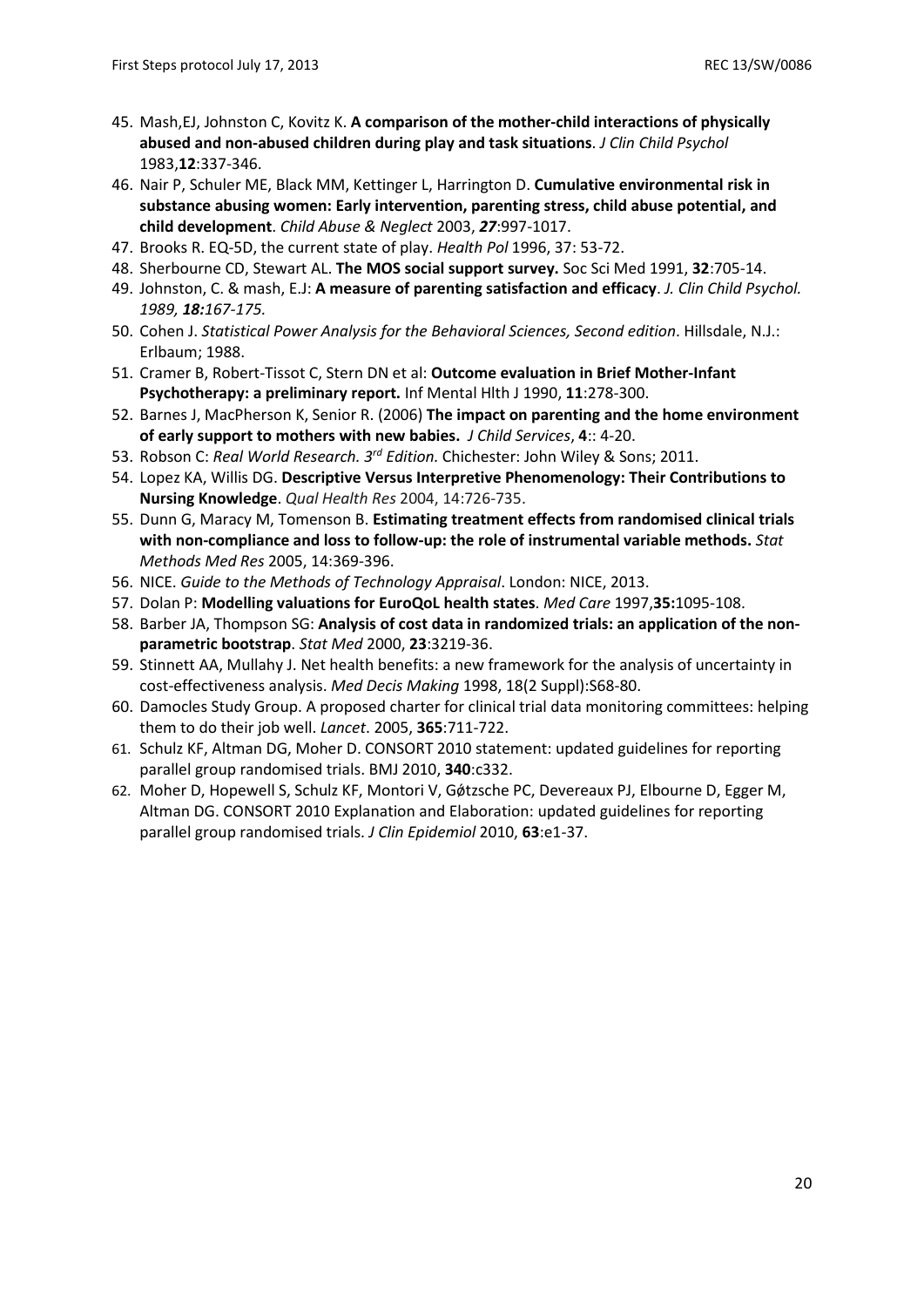# Table 1: Details and Timing of Data Collection

| <b>Measure</b>                                        | Baseline,<br>gestation<br>$10 - 14$<br>weeks | Infant 2<br>months,<br>home visit | Infant 6<br>months,<br>telephone<br>interview | Infant 12<br>months,<br>home visit |
|-------------------------------------------------------|----------------------------------------------|-----------------------------------|-----------------------------------------------|------------------------------------|
| Demographics                                          | X                                            | X (update)                        | X (update)                                    | X (update)                         |
| Adult-Adolescent Parenting Inventory<br>$(AAPI-2)$    | $\mathsf{X}$                                 |                                   |                                               | X                                  |
| <b>Edinburgh Postnatal Depression Scale</b><br>(EPDS) | $\mathsf{x}$                                 | $\mathsf{x}$                      | $\pmb{\mathsf{X}}$                            | $\mathsf{x}$                       |
| Quality of Life (EQ-5D 5L)                            | X                                            | X                                 | $\pmb{\mathsf{X}}$                            | $\boldsymbol{\mathsf{X}}$          |
| Smoking and Alcohol use                               | X                                            | X (update)                        |                                               | X (update)                         |
| Drug use                                              | $\mathsf{x}$                                 | X (update)                        |                                               | X (update)                         |
| Infant feeding                                        | X (plans)                                    | X                                 | $\overline{\mathsf{X}}$                       |                                    |
| Relationship violence                                 | X                                            |                                   |                                               | $\pmb{\mathsf{X}}$                 |
| Social networks (MOS)                                 | X                                            |                                   |                                               | X                                  |
| Service use                                           |                                              | X                                 | X                                             | $\pmb{\mathsf{X}}$                 |
| Parenting Stress Index Short Form (PSI)               |                                              | X                                 |                                               | $\mathsf{x}$                       |
| Immunisations                                         |                                              | X                                 |                                               | $\pmb{\mathsf{X}}$                 |
| Perceived Parenting Competence (PSOC)                 |                                              | X                                 |                                               | $\boldsymbol{\mathsf{X}}$          |
| <b>CARE</b> index                                     |                                              |                                   |                                               | $\mathsf{X}$                       |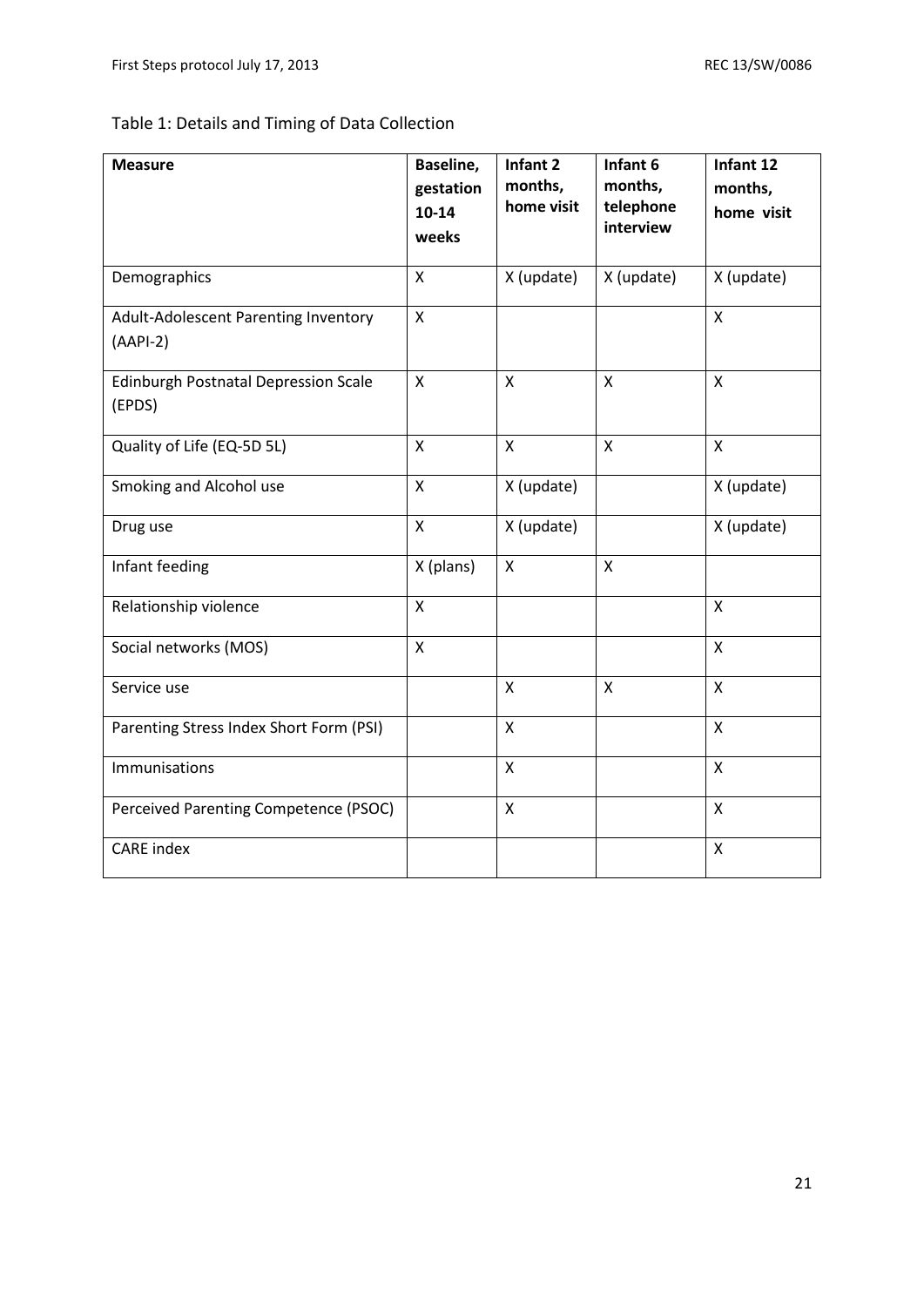Figure 1. (Flow of Participants)

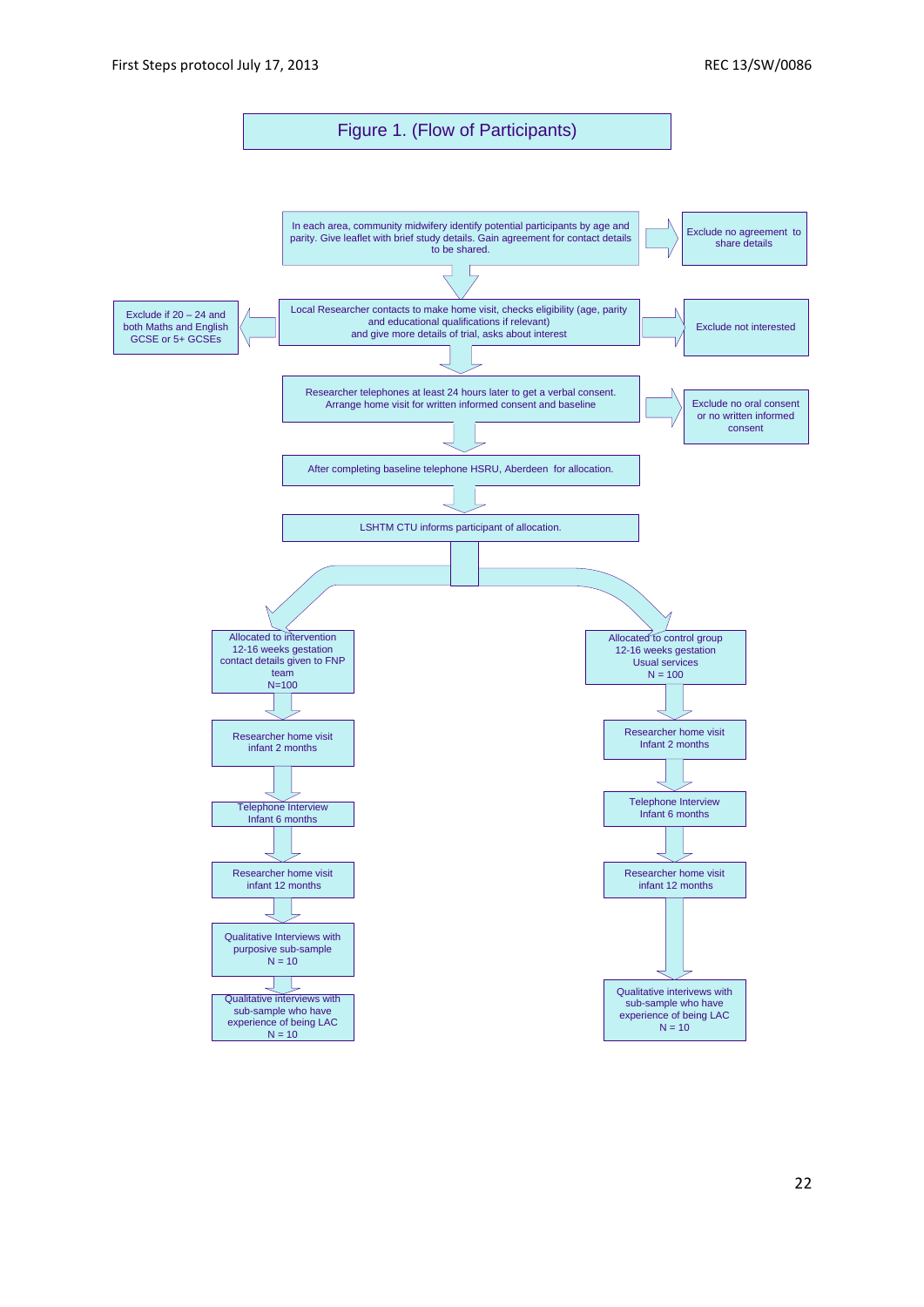$\mathsf{r}$ 

|  |  |  |  | Figure 2. Work flow - First Steps Study, RCT of Group Family Nurse Partnership |  |
|--|--|--|--|--------------------------------------------------------------------------------|--|
|--|--|--|--|--------------------------------------------------------------------------------|--|

|                                       | 2013 |     |          |           |         |         |     |          |                |          |           |     |
|---------------------------------------|------|-----|----------|-----------|---------|---------|-----|----------|----------------|----------|-----------|-----|
|                                       | Jan  | Feb | Mar      | Apr       | May     | Jun     | Jul | Aug      | Sep            | Oct      | Nov       | Dec |
| Finalise measures, NHS REC            |      |     |          |           |         |         |     |          |                |          |           |     |
| NHS R&D                               |      |     |          |           |         |         |     |          |                |          |           |     |
| Recruitment and Baseline              |      |     |          |           |         |         |     |          |                |          |           |     |
| (gFNP Programme begins) group #       |      |     |          |           |         |         |     |          |                | $1 - 4$  | $5 - 7$   |     |
| Consolidate recruitment pathways      |      |     |          |           |         |         |     |          |                |          |           |     |
| Milestone                             |      |     |          |           |         | 1       |     |          | $\overline{2}$ |          |           |     |
|                                       | 2014 |     |          |           |         |         |     |          |                |          |           |     |
|                                       | Jan  | Feb | Mar      | Apr       | May     | Jun     | Jul | Aug      | Sep            | Oct      | Nov       | Dec |
| Recruitment and Baseline              |      |     |          |           |         |         |     |          |                |          |           |     |
| (gFNP Programme begins) group #       |      |     | $8 - 11$ | $12 - 14$ |         |         |     |          |                |          |           |     |
| Interviews, recruitment professionals |      |     |          |           |         |         |     |          |                |          |           |     |
| Analyse recruitment data              |      |     |          |           |         |         |     |          |                |          |           |     |
| (Births) group #                      |      |     | $1 - 4$  | $5 - 7$   |         |         |     | $8 - 11$ | $12 - 14$      |          |           |     |
| 2-3 m home interviews, group #        |      |     |          |           | $1 - 4$ | $5 - 7$ |     |          |                | $8 - 11$ | $12 - 14$ |     |
| 6 m telephone interviews, group #     |      |     |          |           |         |         |     |          | $1 - 4$        | $5 - 7$  |           |     |
|                                       |      |     |          |           |         |         |     |          |                |          |           |     |
| Data cleaning                         |      |     |          |           |         |         |     |          |                |          |           |     |
| Milestone                             |      |     | 3        |           |         | 4       |     |          |                |          | 5         |     |